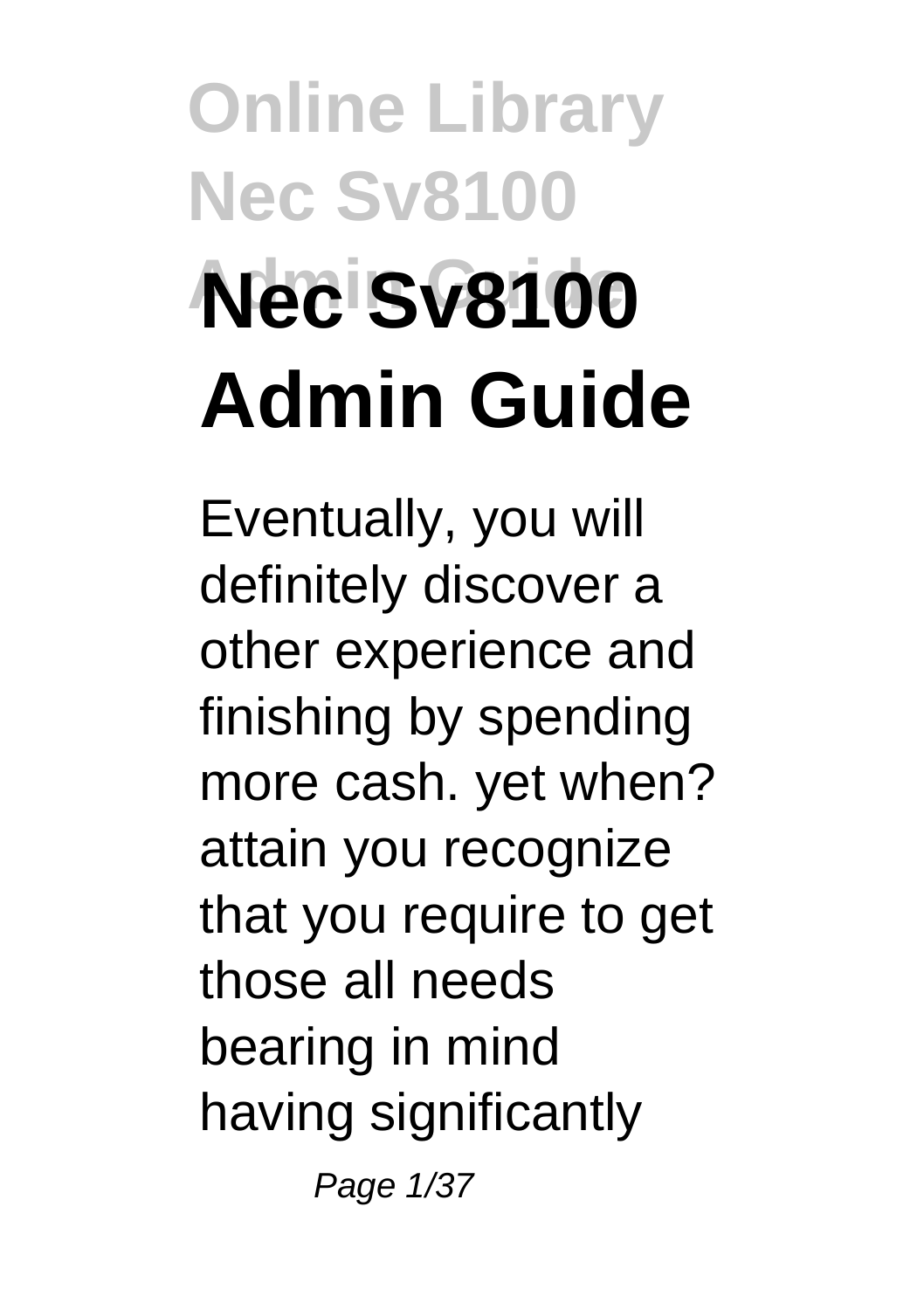cash? Why don't you attempt to acquire something basic in the beginning? That's something that will lead you to comprehend even more in the region of the globe, experience, some places, as soon as history, amusement, and a lot more?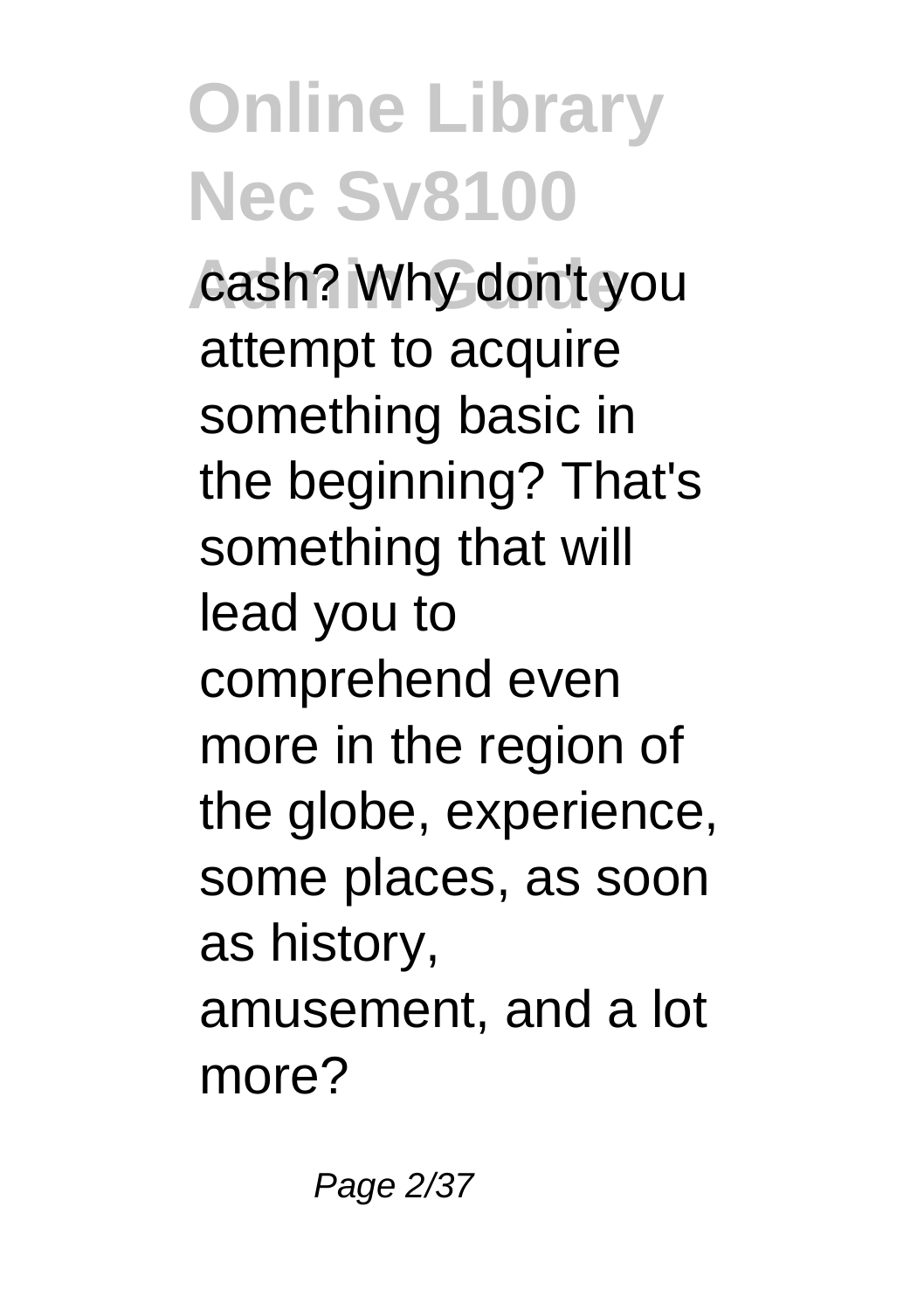**It is your totally own** become old to work reviewing habit. in the course of guides you could enjoy now is **nec sv8100 admin guide** below.

NEC SV8100: Use a System Admin Phone to Wipe Voicemail Security Codes. Messages, Etc. **NEC Univerge SV8100** Page 3/37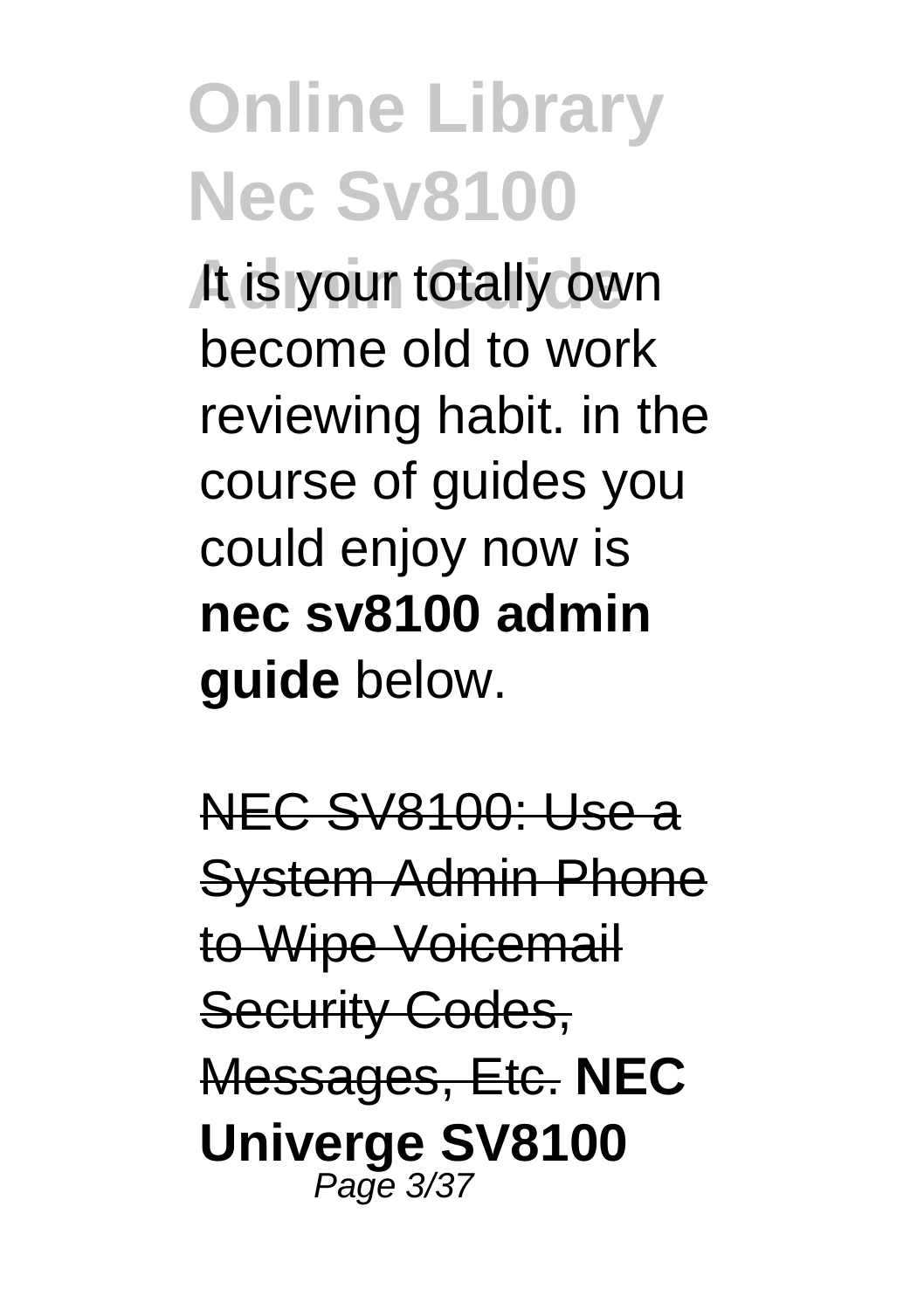**Online Library Nec Sv8100 Configuration NEC** SV8100 Univerge UCB Desktop Suite NEC SV8100 / SV9100 SMDR Setup with Hyper Terminal. NEC SV8100 Feature Programming Activating temporary licensing on a NEC SV8100 and SV9100 SystemsNEC SV8100 UCB Console Module Overview **NEC** Page 4/37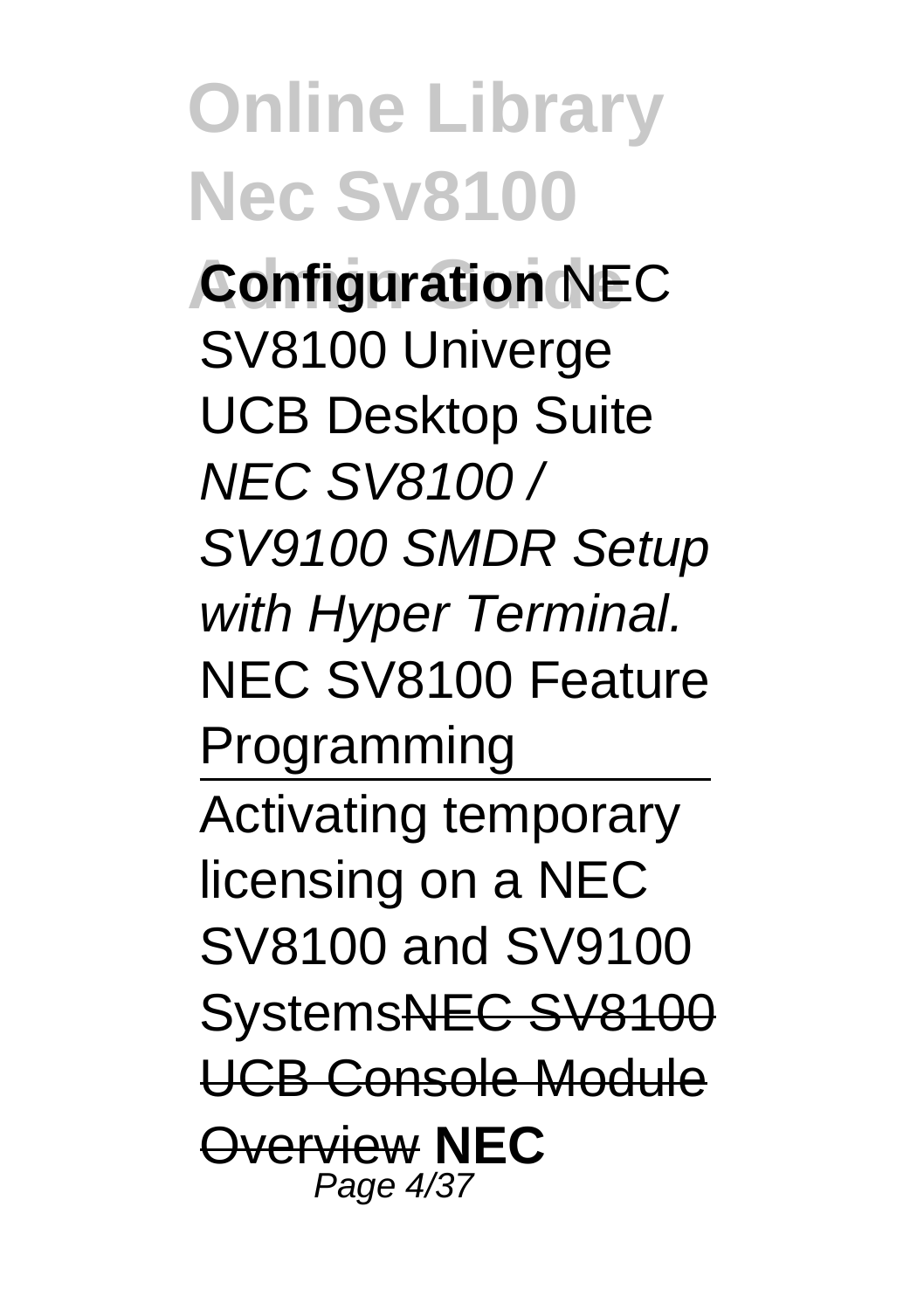**Online Library Nec Sv8100 Admin Guide SV8100 SV9100 Security | Avoid hacking | NEC SL1100 SL2100** NEC SV8100 phone training on the Univerge DT300 DT310 DT700 series PLUS ALL manuals and user guides NEC SV8100 Failed Fermware NEC SV8100: Voice **Signaling NEC** Page 5/3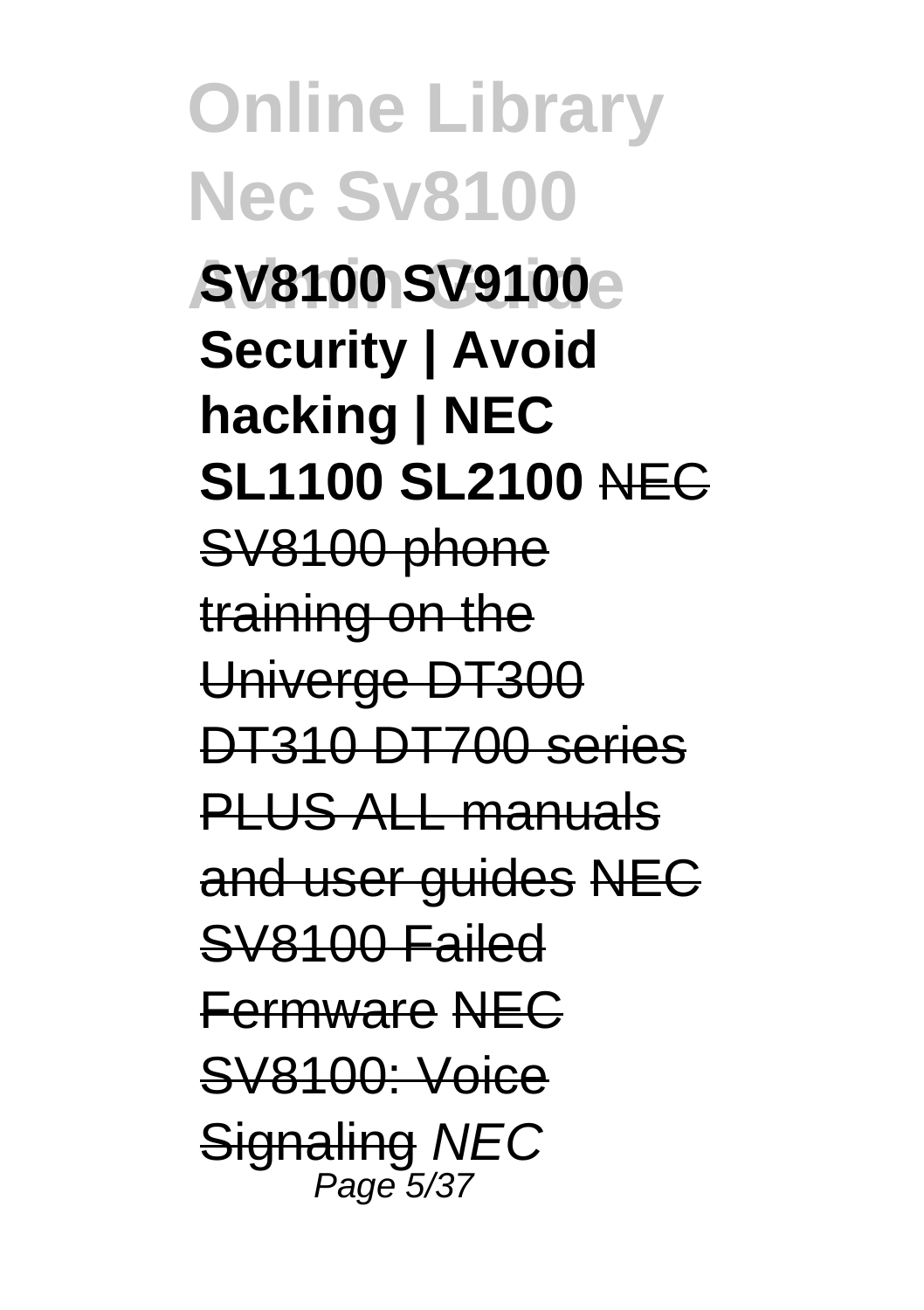**Admin Guide** SV8100: Conference Calling REWORKED NSCN68, NSLN68 \"remove pin\" option + EMMC option huge fixes **[ENG SUBS]** DT300 PhoneHow to Mute Your Telephone Microphone on NEC Business Telephone Systems - ServiceMark Telecom Upgrading NEC SV9100 Phone Page 6/37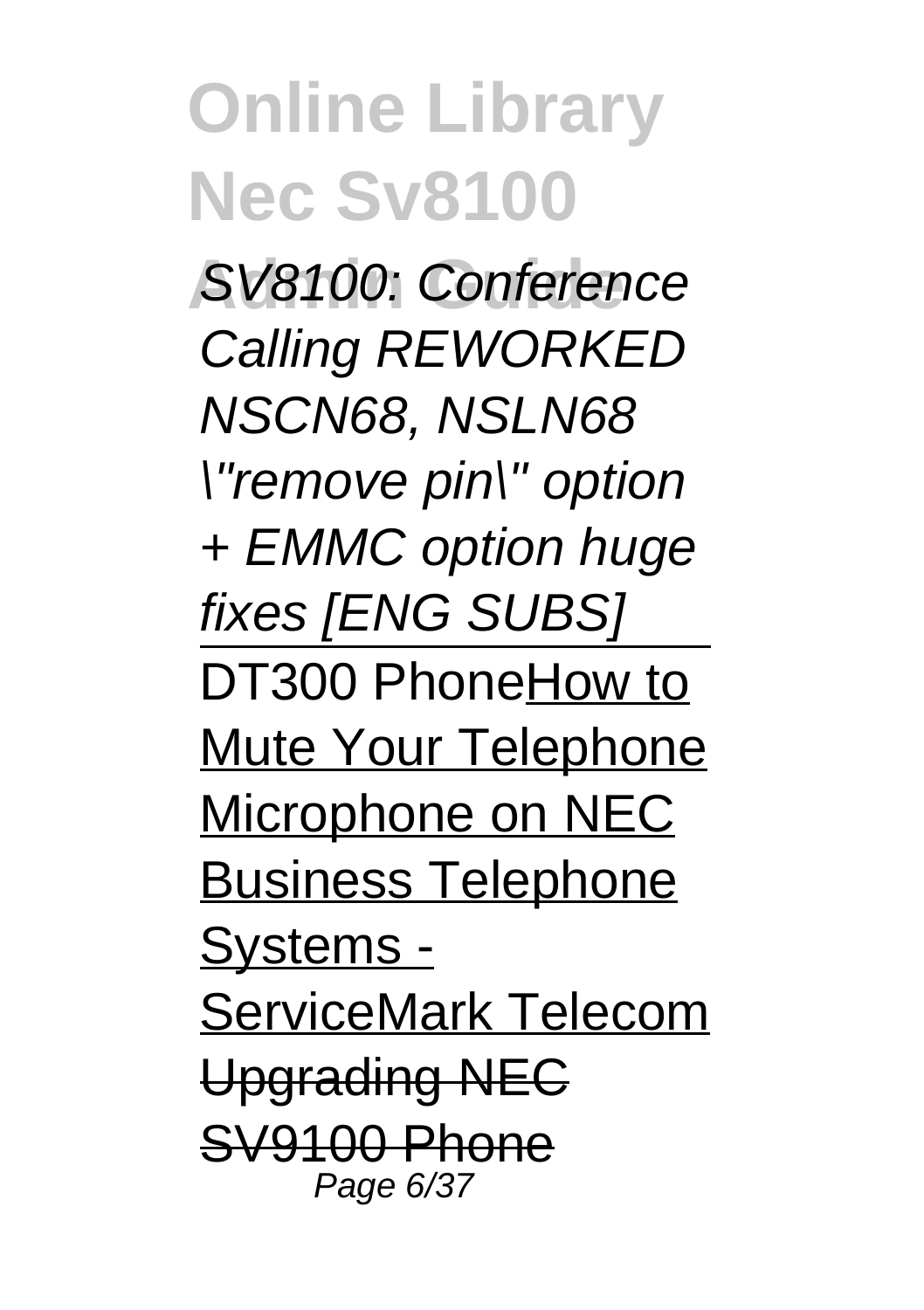**Online Library Nec Sv8100 Avstem NEC Phone** Training NEC SV8100: Forward to Cell **NEC Auto Attendant - Telesis Tutorials** How to Program System Speed Dial Numbers on SV8100/SV9100 NEC Phone System NEC DSX 22B display telephone line ringing Biodyes Interface Conference 2020: a Page 7/37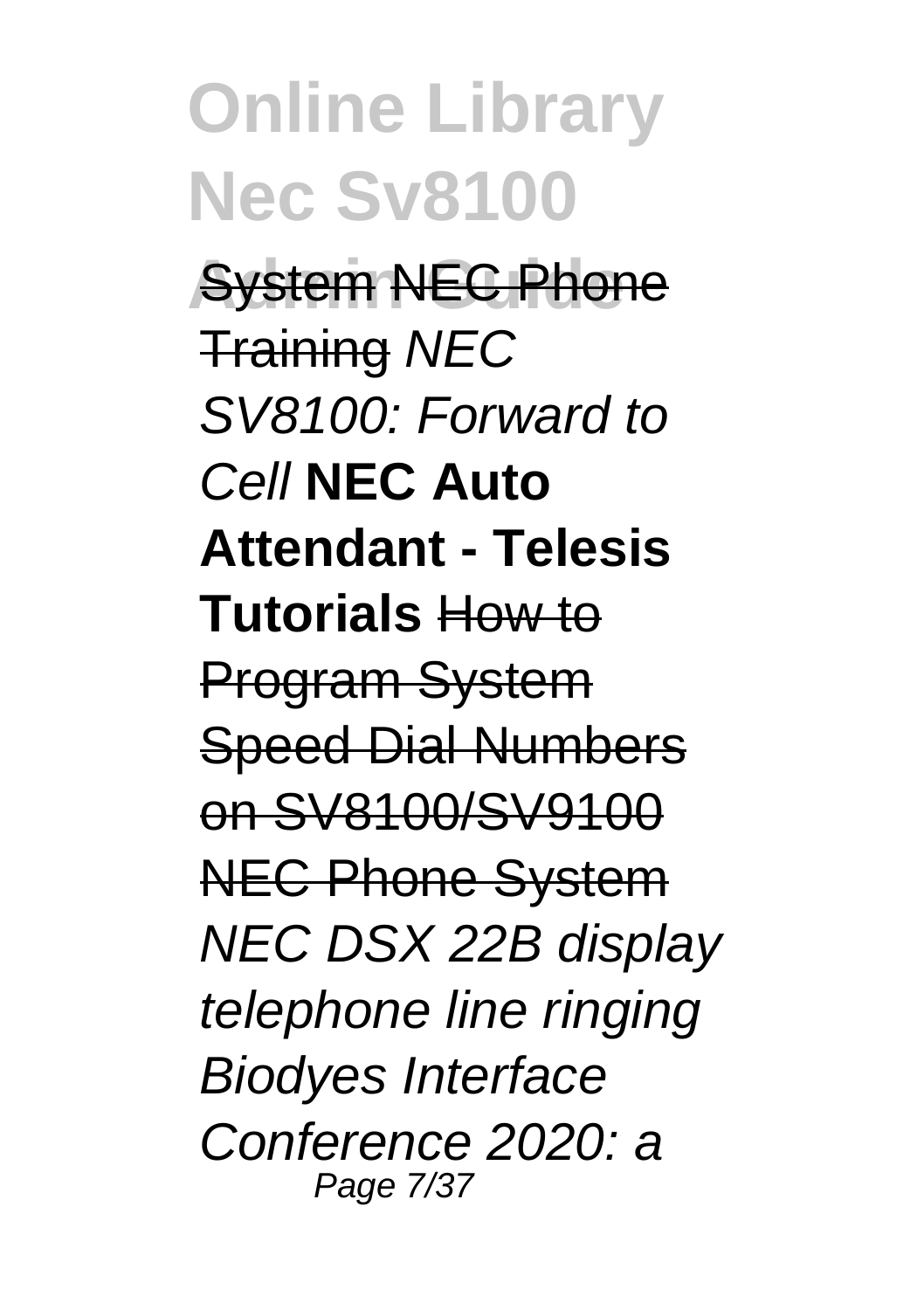**Online Library Nec Sv8100 review NEC Univerge** SV8100 Training NEG SV8100 - Camp On **NEC SV9100** Automatic night mode switching Lock / Unlock Mode | SV8100 SL1100 SL2100 **NEC SV8100: Changing the Time on Your System** NEC SV8100: Check Voicemail Remotely Page 8/37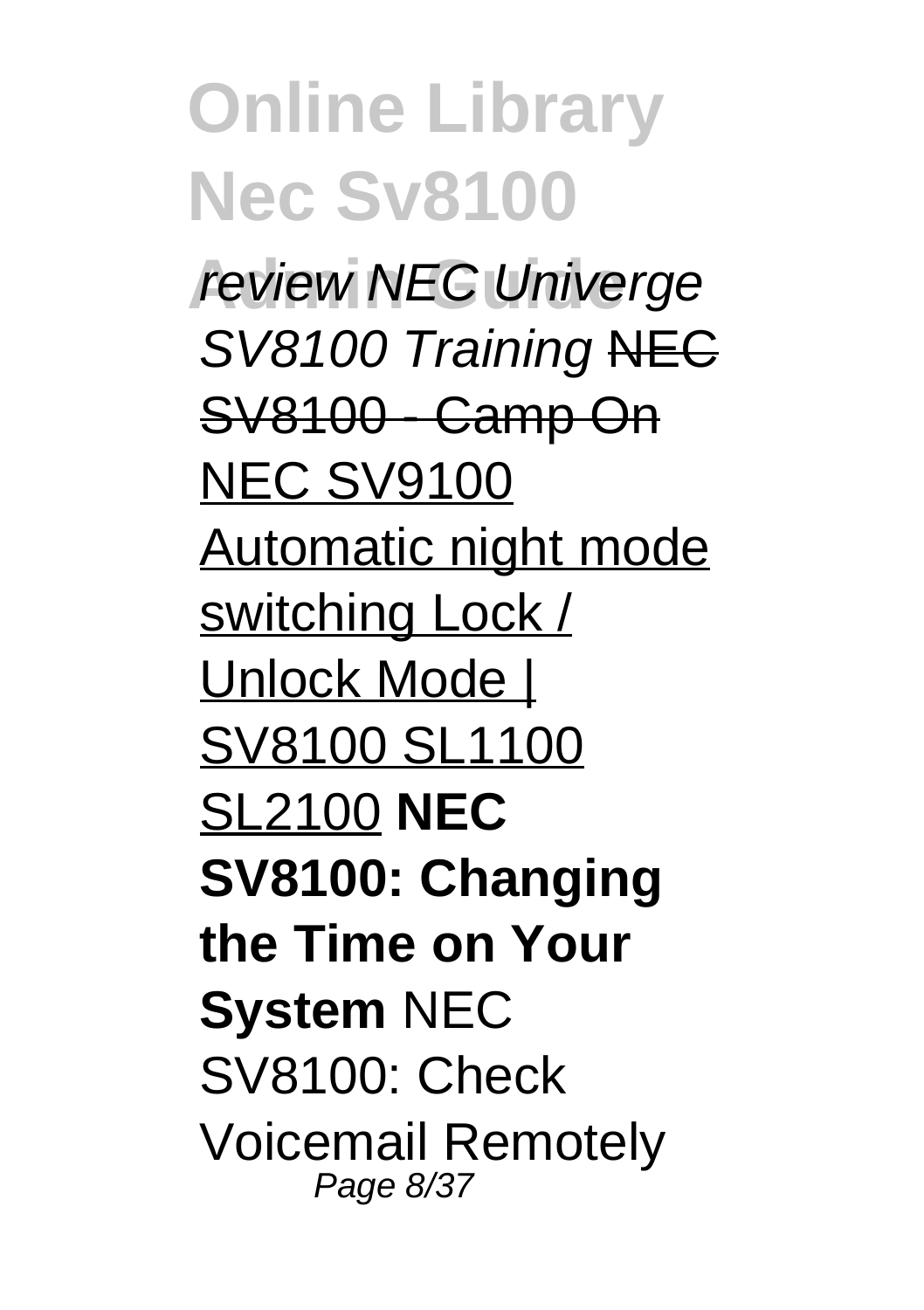**Admin Guide** NEC SV8100 : How to do setup a conference call Quick NEC SV9100 or SV8100 System Speed Dial programming. NEC SV8100 Phone Training OverviewNec Sv8100 Admin Guide View and Download NEC SV8100 administration manual online. with ACD & InMail. SV8100 Page  $9/37$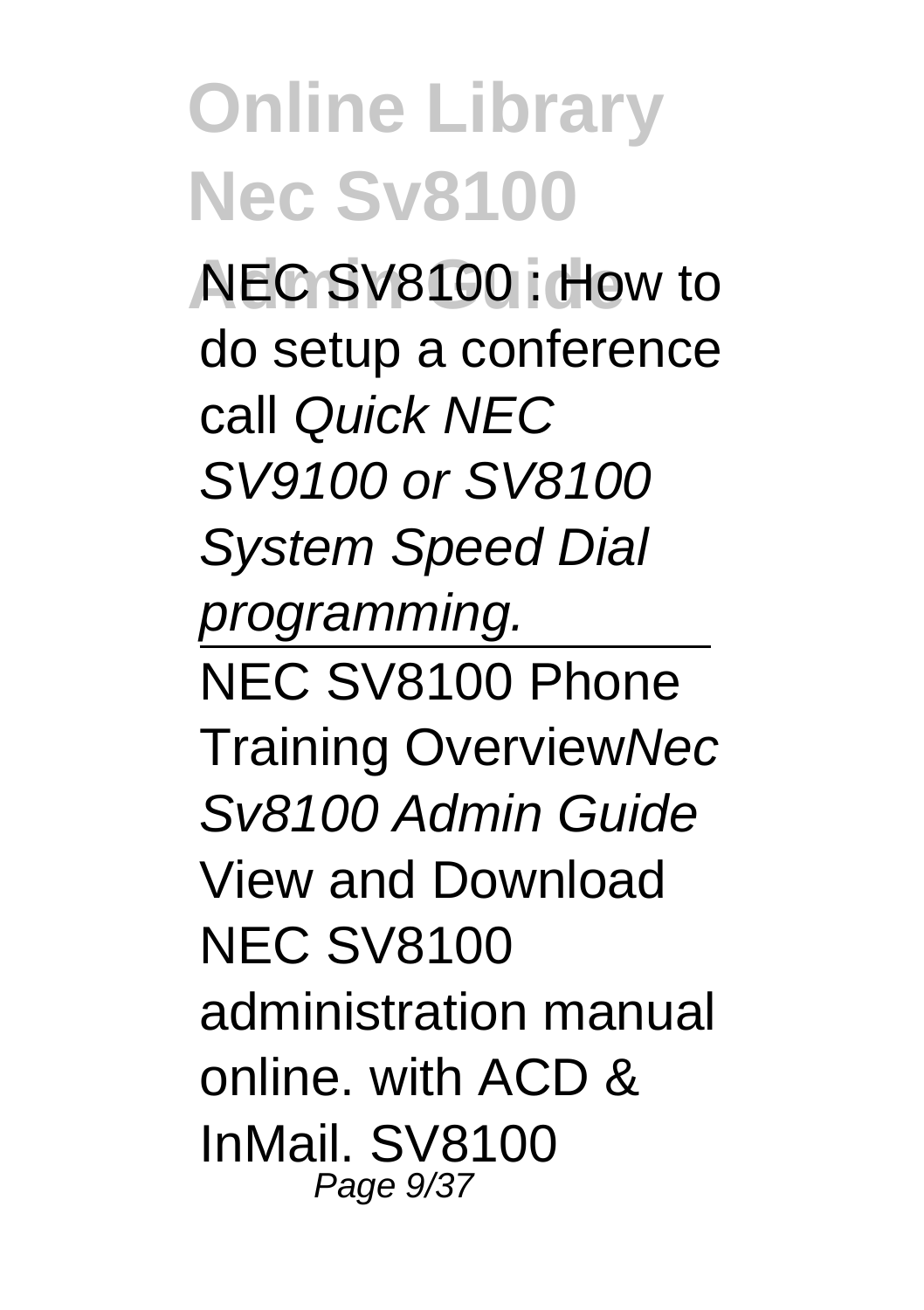telephone pdf manual download.

NEC SV8100 ADMINISTRATION MANIJAI Pdf Download I ManualsLih View and Download NEC SV8100 voicemail administration manual online. SV8100 telephone pdf manual Page 10/37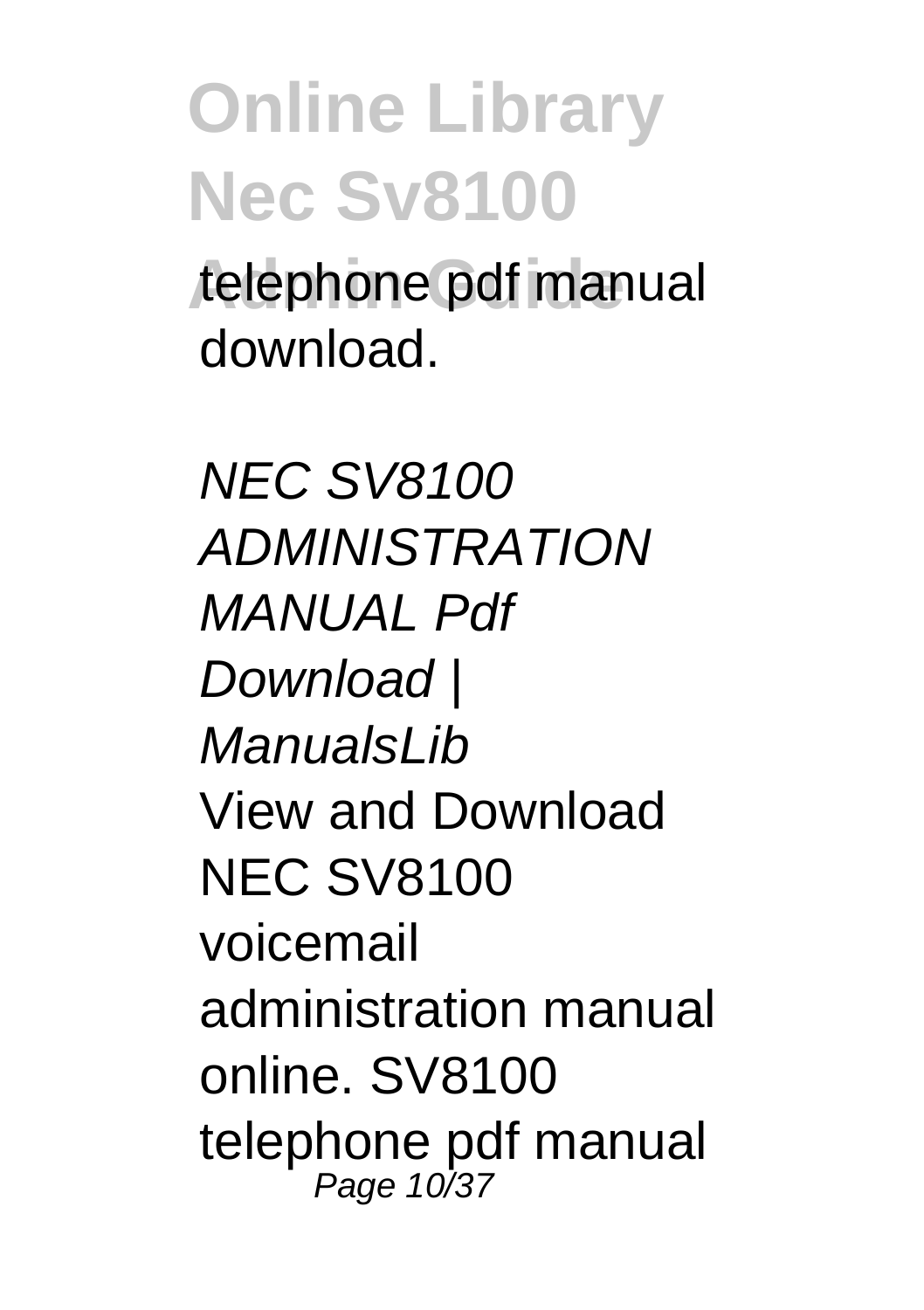#### **Online Library Nec Sv8100 Admin Guide** download. Also for: Um8000, Sv9100.

NEC SV8100 **VOICEMAIL** ADMINISTRATION MANIJAI Pdf Download ... Server Administrator. For the SV8100, the programmable keys can be set by Web/PCPro and the user can also set Page 11/37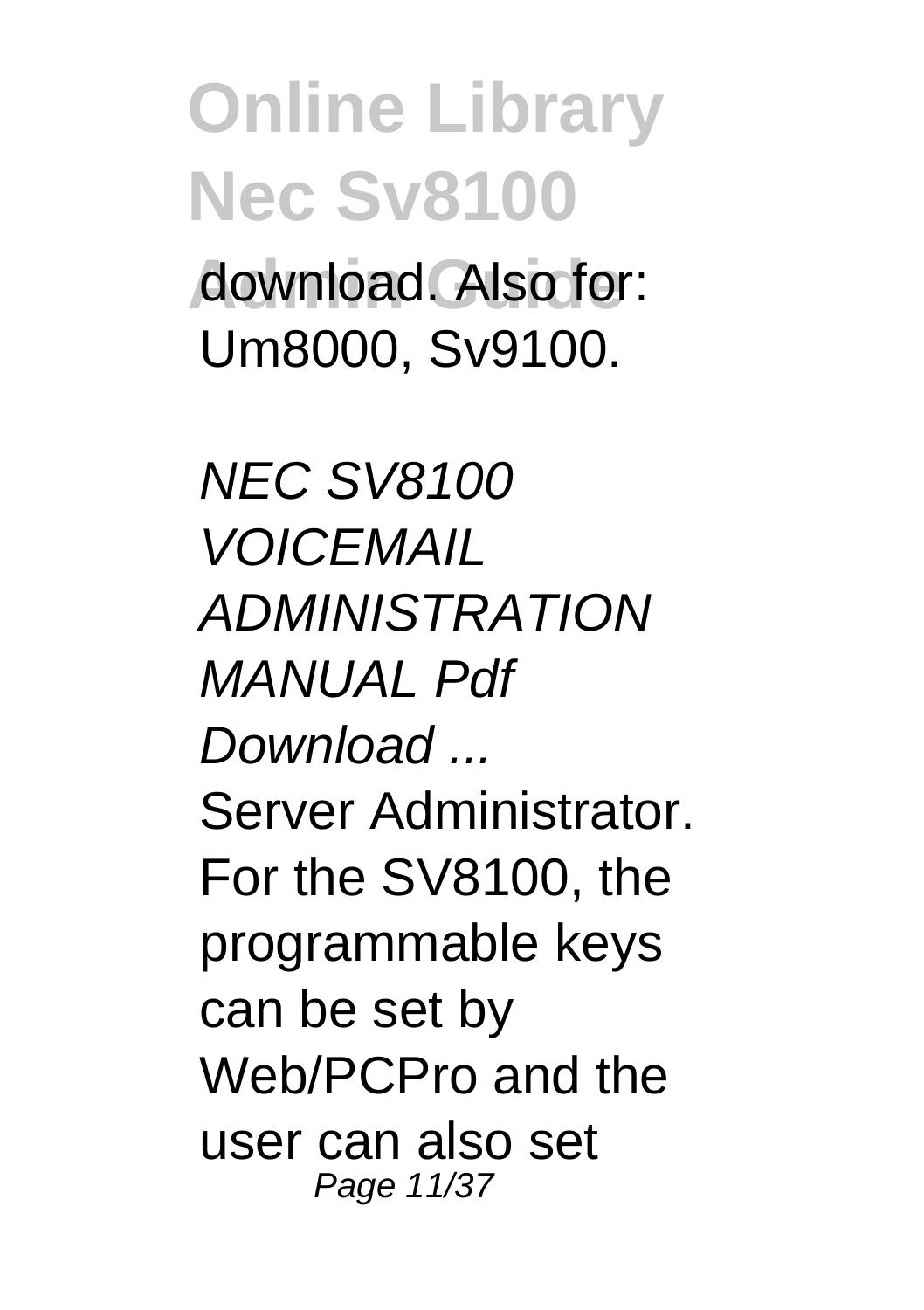**Admin Guide** them. (8) Recall Press key to finish an outside call and hear the dial tone. (9) Feature Used to activate any features as terminal setup functions. (10)Answer When LED on this key is lit, press key to answer a waiting call. (11) Mic

SV8100 DT310/DT33 Page 12/37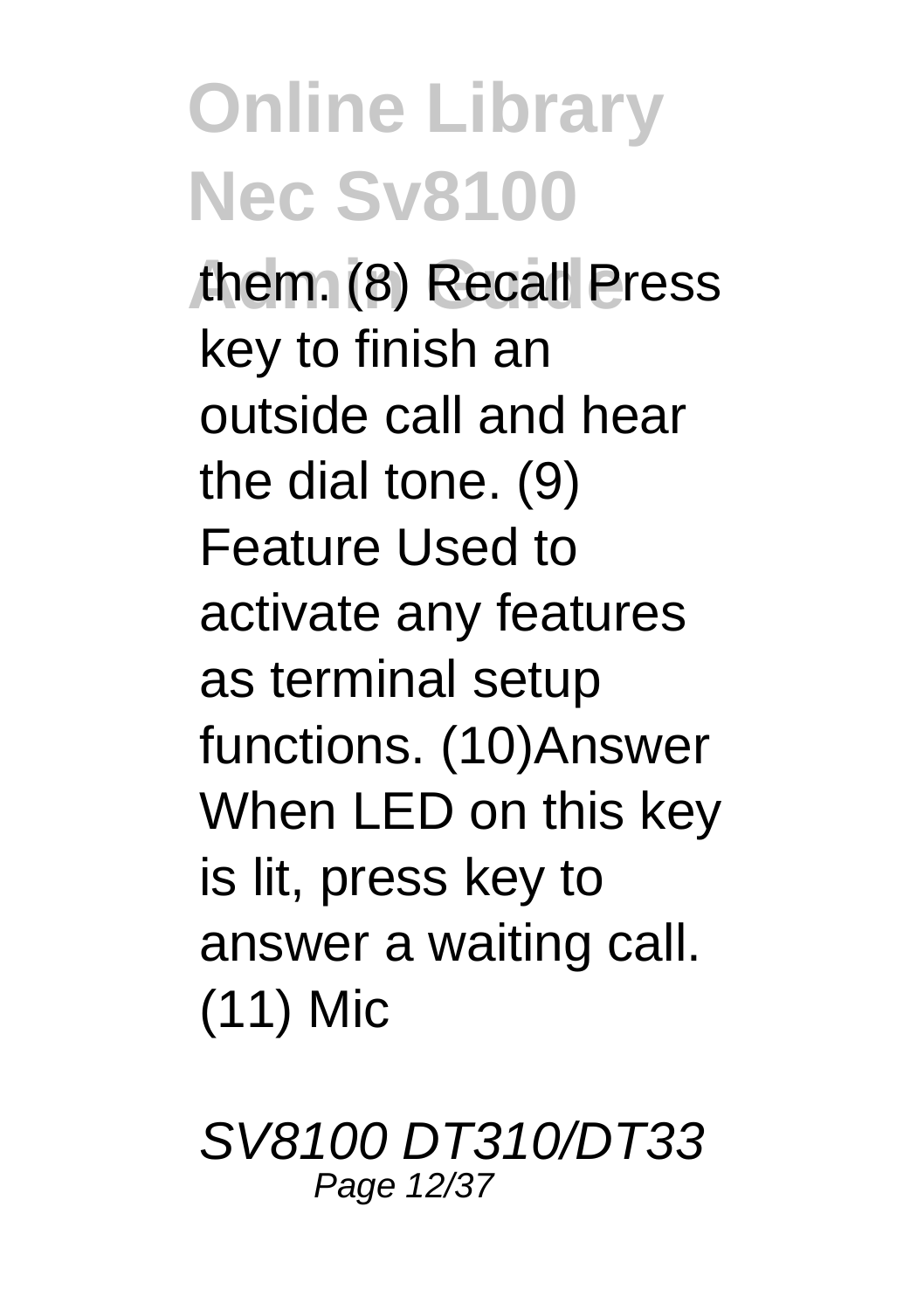**Admin Guide** 0/DT710/DT730 User Guide - Issue 1 - NEC NEC SV8100 AdministrationSV8100 Basic Administration CoursePresented by: Digitcom Canada Inc.Phone: 1.866.667. 8357Website: www.digitcom.ca NEC SV8100 Administration SV8100 Basic Administration Course Page 13/37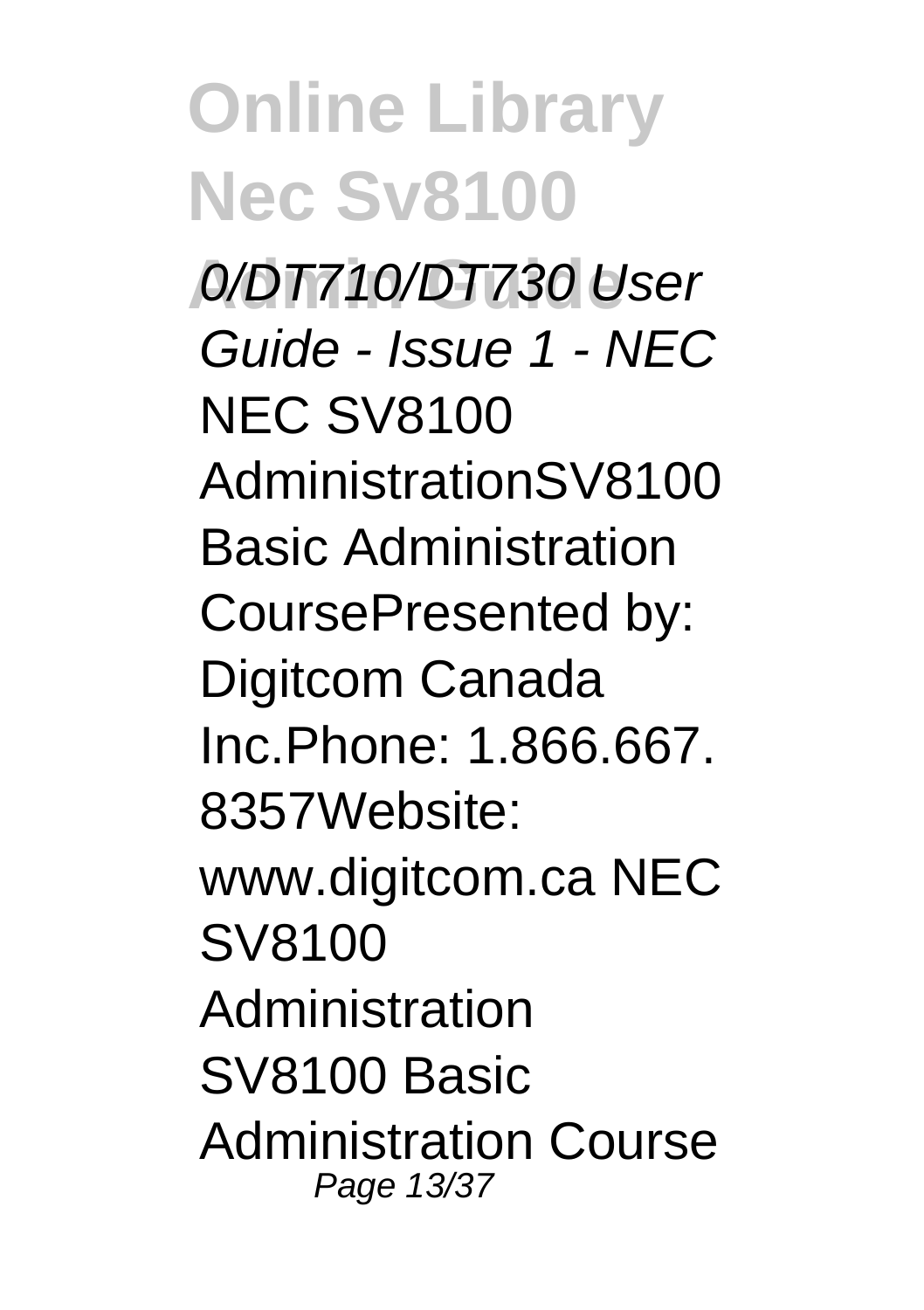**Online Library Nec Sv8100 Admin Guide** NEC SV8100 Administration digitcom.ca Title: Nec Sv8100 Admin Guide Author: s2.kora.com-2020-10- 14T00:00:00+00:01 Subject: Nec Sv8100 Admin Guide Keywords: nec, sv8100, admin, guide Created Date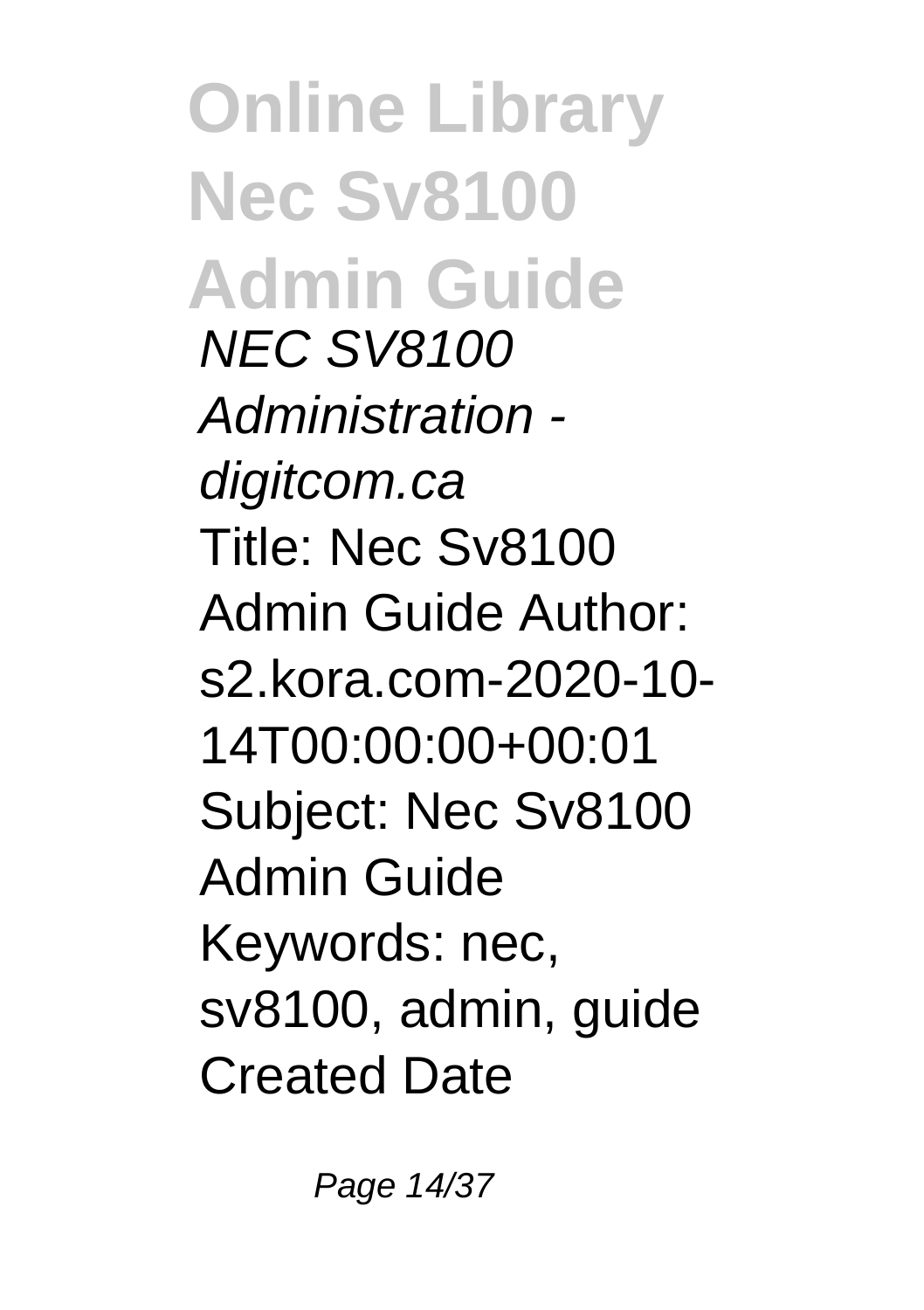**Admin Guide** Nec Sv8100 Admin Guide - s2.kora.com Page 1 of 8 . SV8100 & INMAIL VOICEMAIL ADMINISTRATION GUIDE /& 1HWZRUNV ,QF \_ ZZZ OFQHWZRUNV FRP \_ 408.226.9999 | sales@lcnetworks.co m

SV8100 INMAIL Page 15/37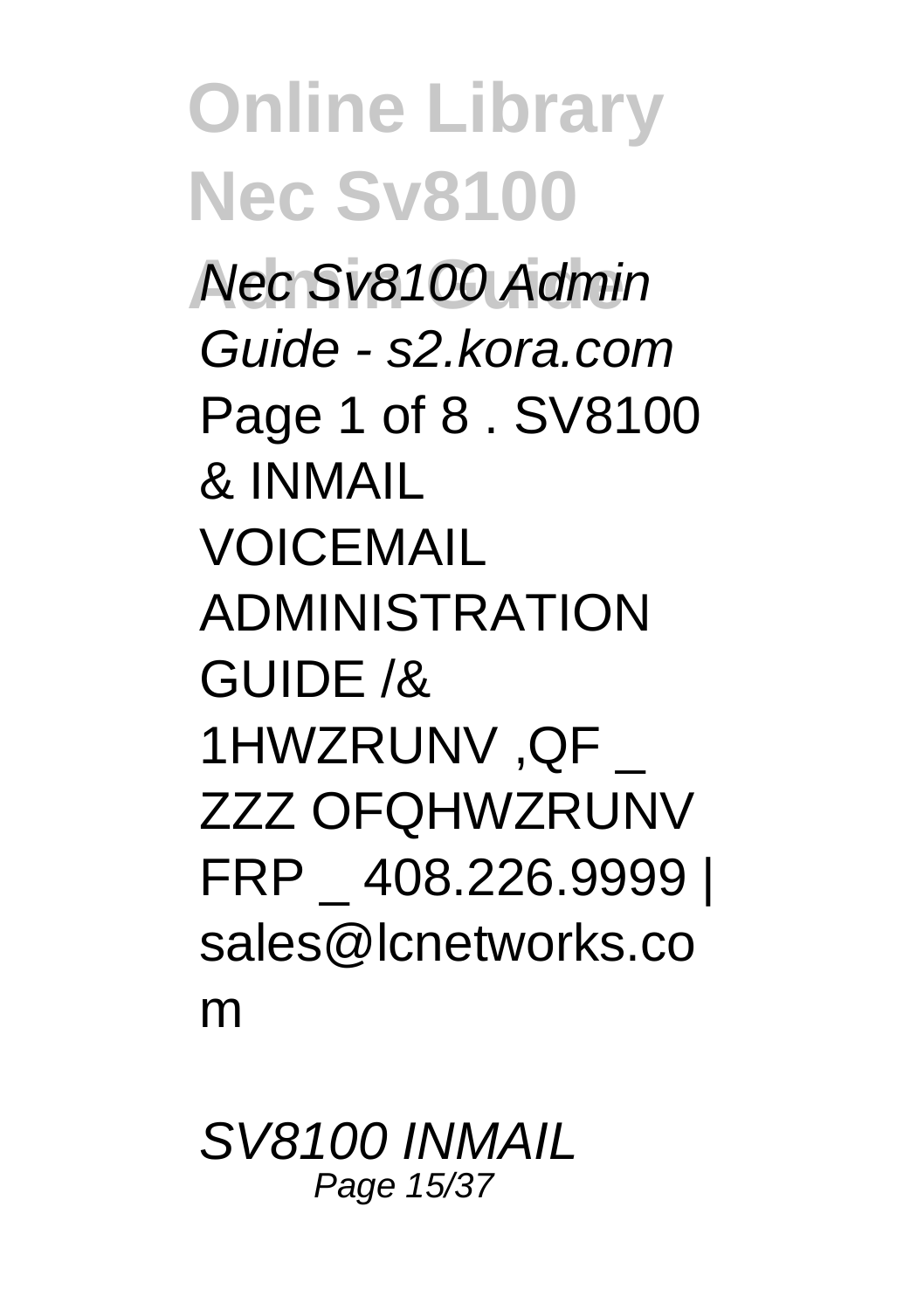**Online Library Nec Sv8100 Admin Guide** VOICEMAIL ADMINISTRATION **GUIDF** NEC SV8100 User Guide (1.8 MiB) NEC VM8000 InMail User Guide (2.2 MiB) VM8000 InMail Quick Reference for System Administrators (173.5 KiB)

NEC SV8100 User Guide - Armstrong Page 16/37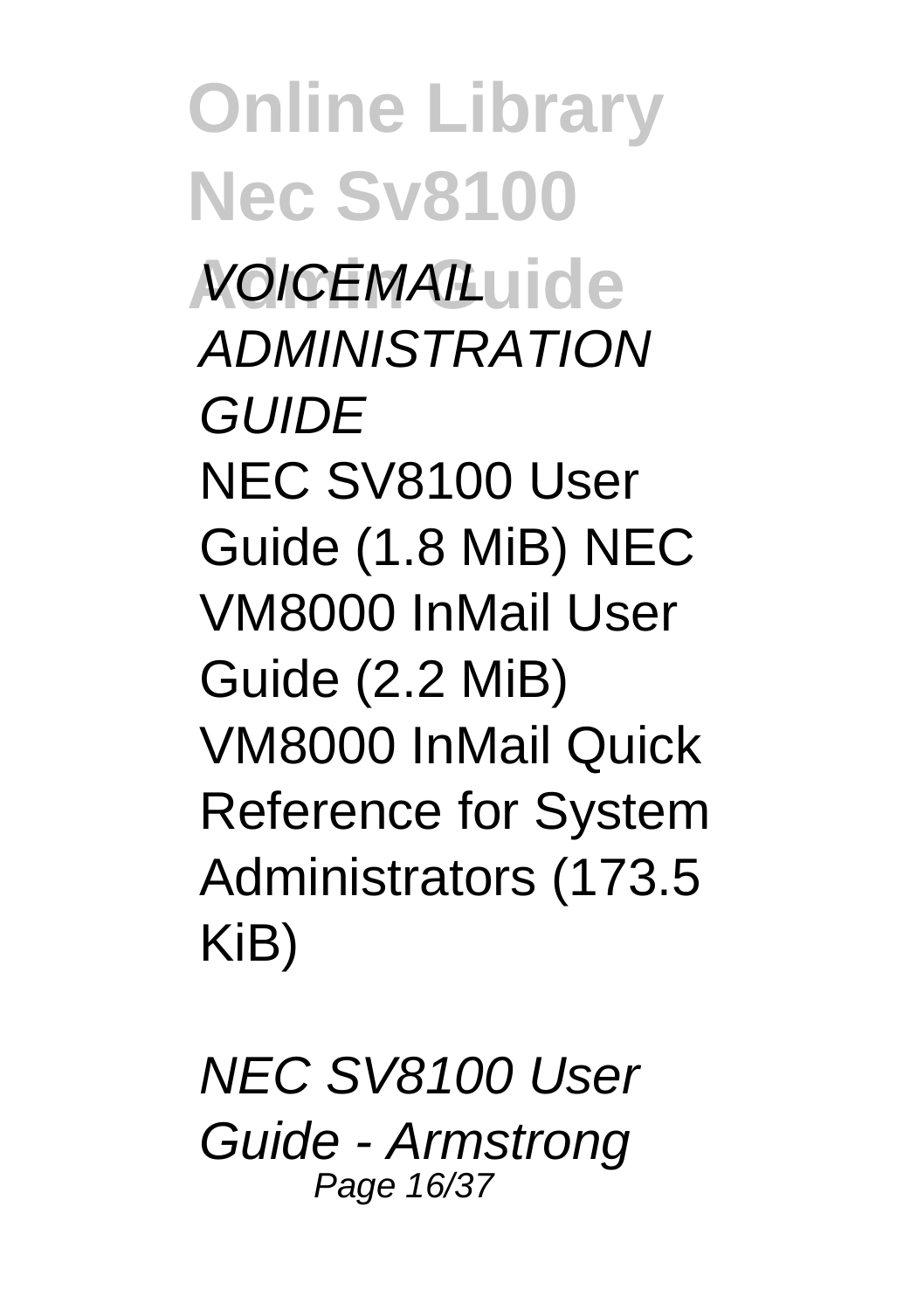**Online Library Nec Sv8100** *Adecom* Guide NEC SV8100 Telephone System User Guide (for SV8100 12-button and 24-button phones with CAP/PARK keys) KEYS AND BUTTONS ON YOUR PHONE Incoming Call/Message Waiting indicator light Flashes red quickly when a call is ringing your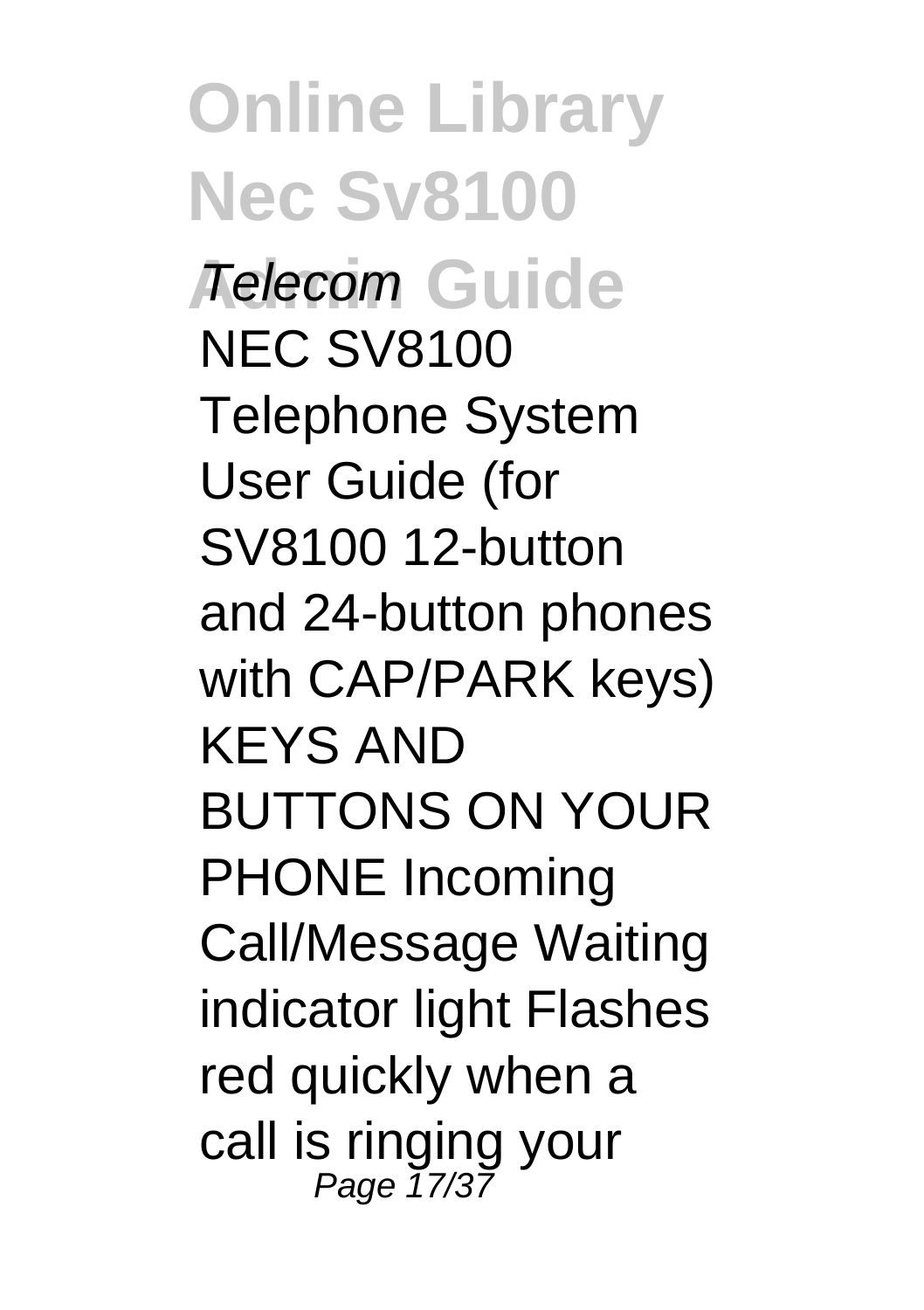**phone: flashes green** slowly when there is a new message in your voicemail box. Found on upper right of tilting display panel.

NEC SV8100 Telephone System User Guide (for SV8100 12 ... The NEC SV8100 phone system is a robust, feature rich Page 18/37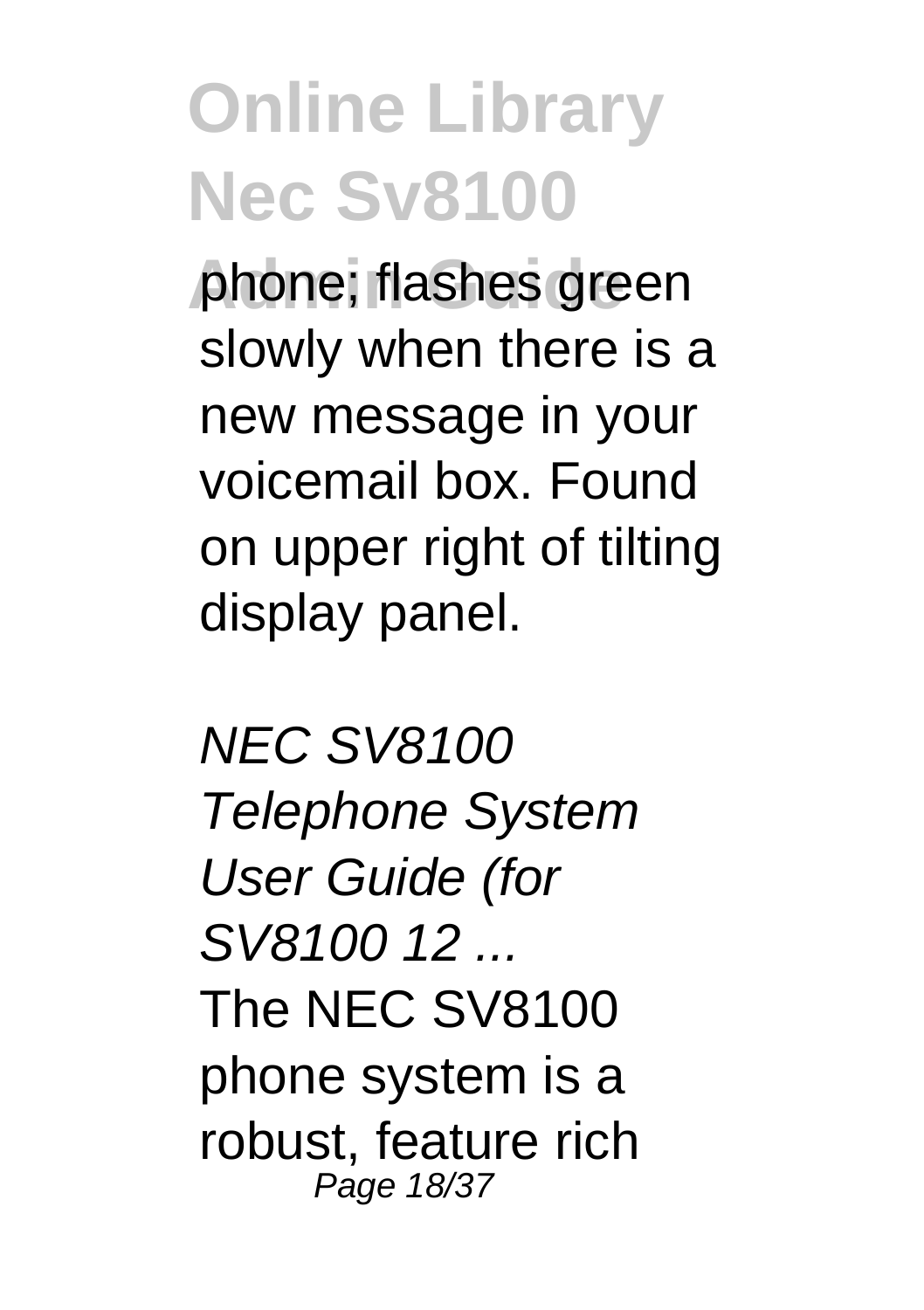**Admin Guide** and scalable platform that can grow with you to meet your business needs both now and in the future. NEC SV8100 at a Glance Scalable up to 255 sites with 200 lines and 512 phones per site Seamless "One System" networking integration available up to 16 sites and 712 ports Page 19/37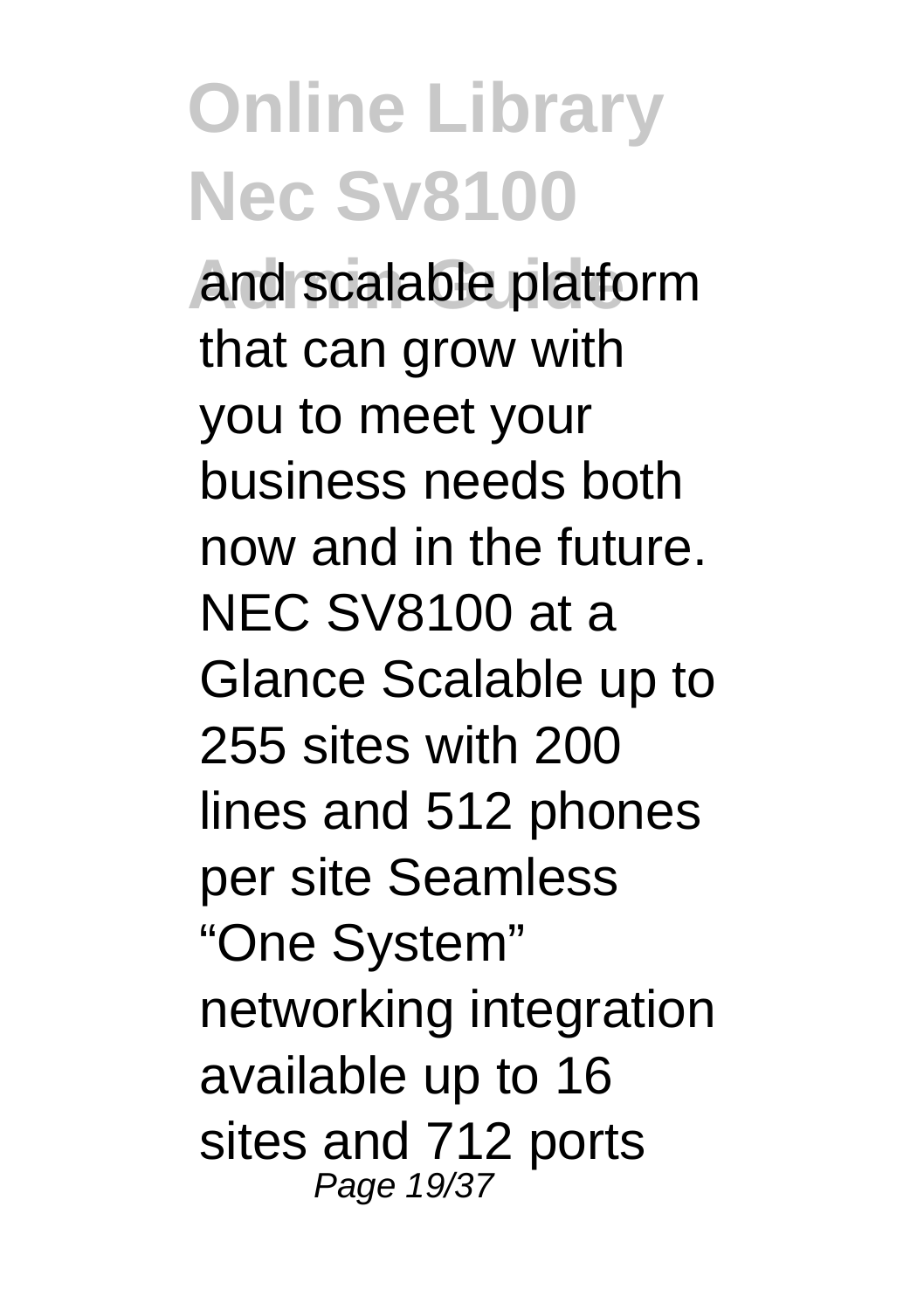**Online Library Nec Sv8100** Aotamin Guide

NEC SV8100 Phone System - Tutorials, Manuals and User Guides NEC Philips Unified Solutions reserves the right to change the specifications, functions, or features, at any time, without notice. NEC Philips Unified Solutions has Page 20/37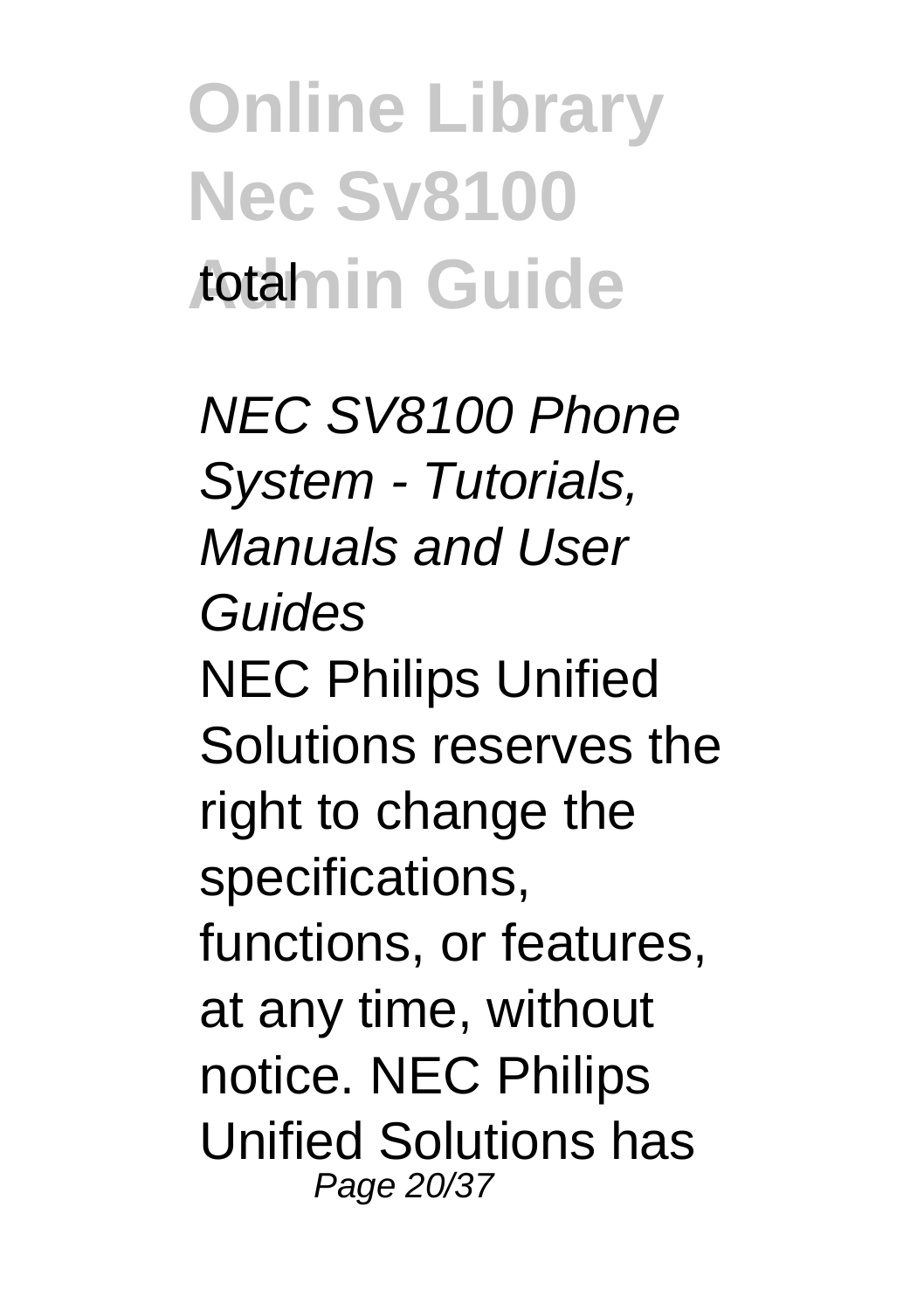**Online Library Nec Sv8100** prepared this ide document for use by its employees and customers. The information contained herein is the property of NEC Philips Unified Solutions and shall not be repro-

Analogue Single Line Telephone (SLT) Quick Reference Guide ... Page 21/37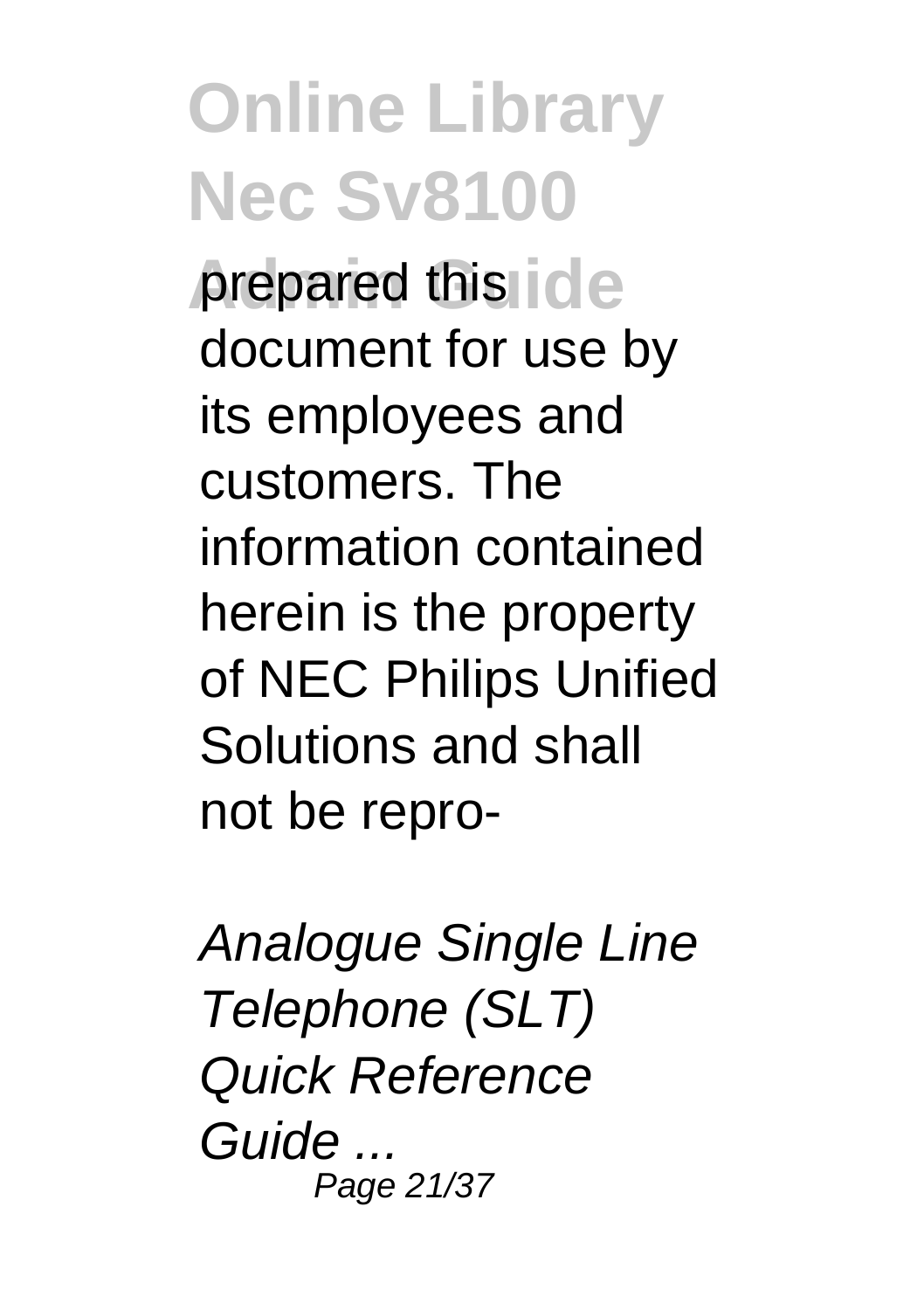**Online Library Nec Sv8100 Admin Guide** NEC SV8100 Administrator's Manual. Download Administrator's manual of NEC SV-8100 Conference System, Cordless Telephone for Free or View it Online on All-Guides.com. ... Administration Guide. Service: 604 -856- 9155. Email: [email protected] Related Page 22/37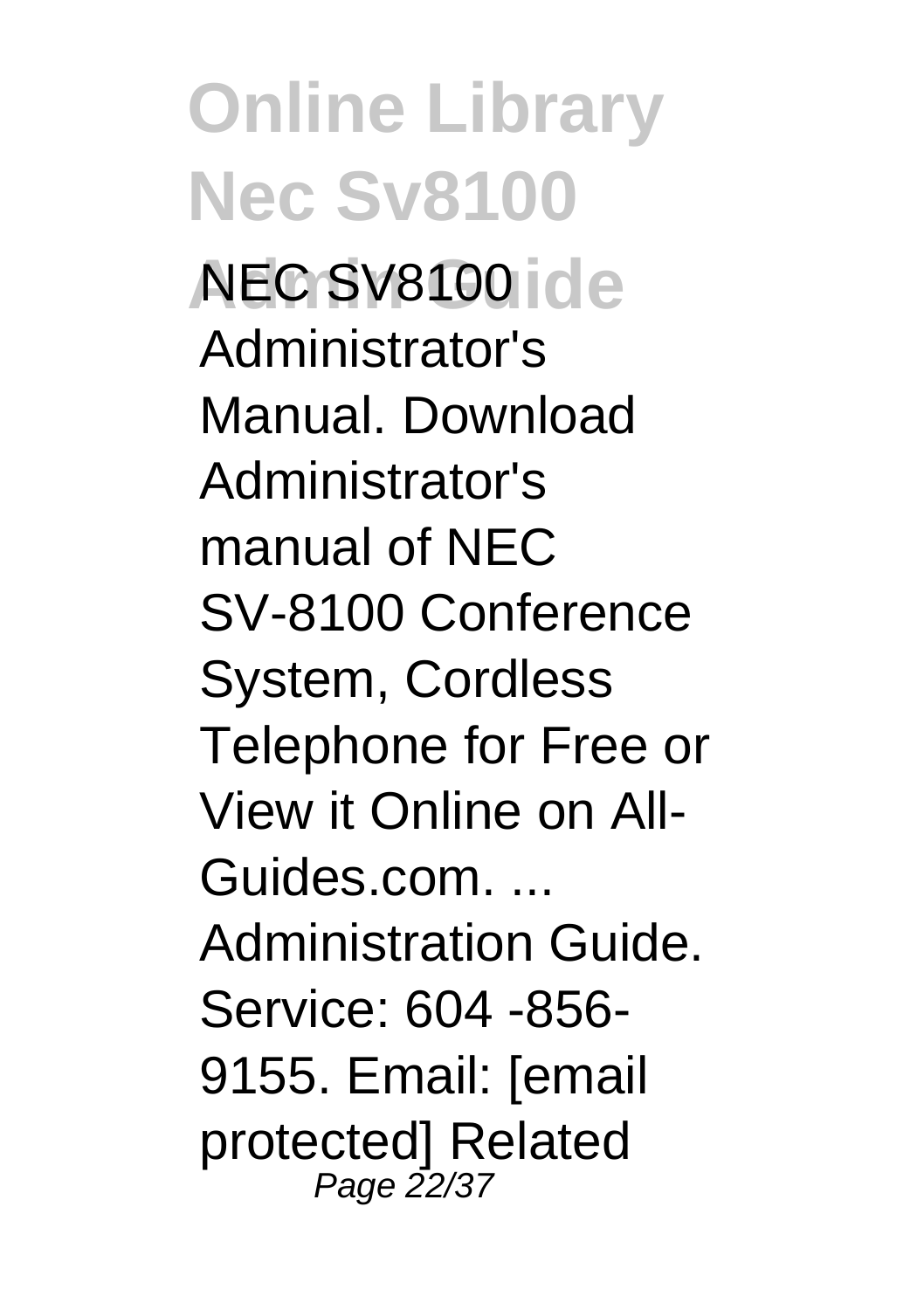**Online Library Nec Sv8100 Products for NEC** SV-8100. NEC 910i

NEC SV8100 Administrator's Manual - allguidesbox.com Page 1 of 8 SV8100 & UM8000 Voicemail Administration Guide Service: 604 -856 9155 Email: service@natg.ca

Page 23/37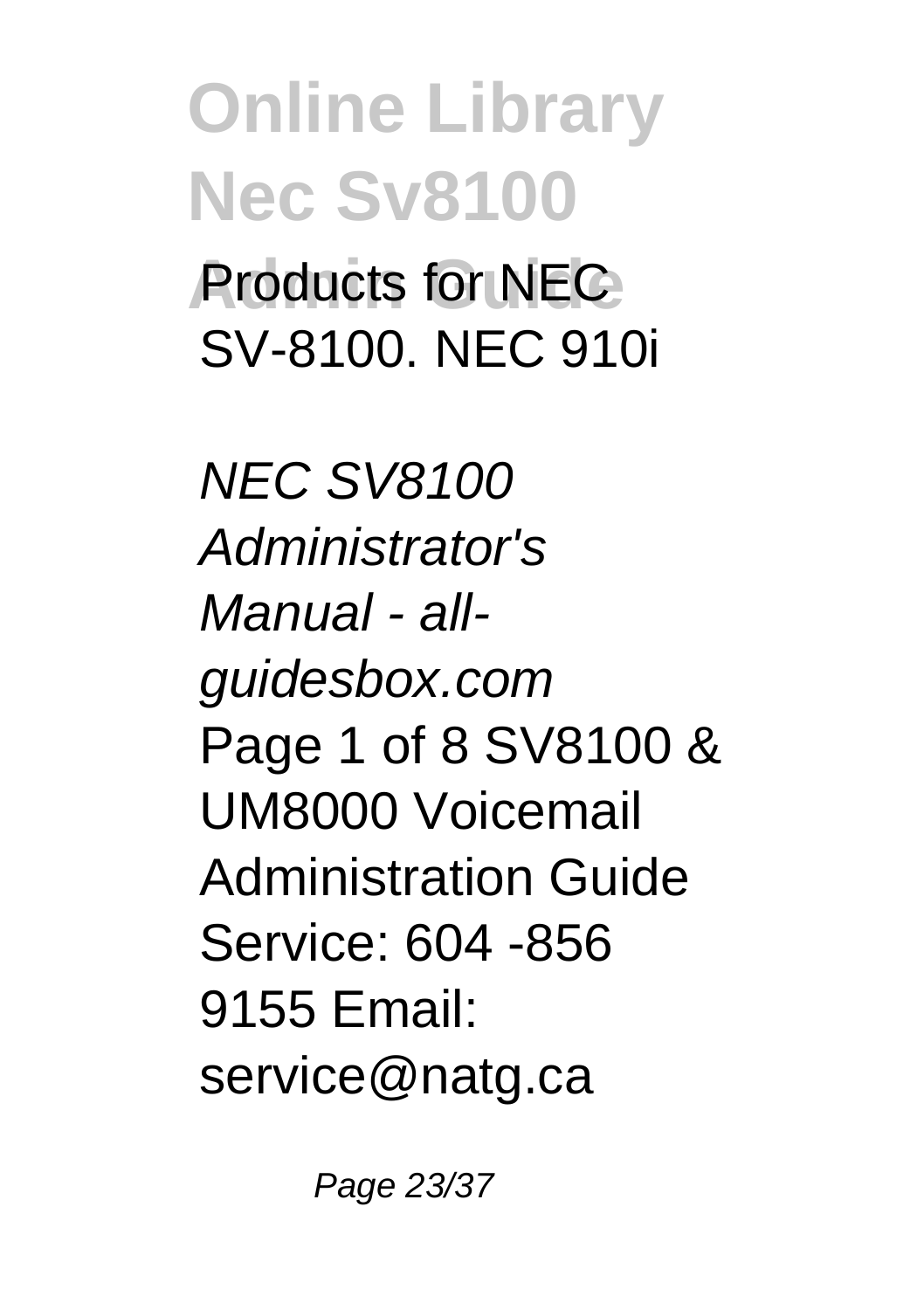**Online Library Nec Sv8100 Admin Guide** SV8100 & UM8000 Voicemail Administration Guide Quick Guide for NEC SV8100 To adjust LCD contrast, speaker, handset and ringer volume: ?Use the multi-function circle located on the bottom right of phone (See picture below) ?For LCD contrast, while handset in down Page 24/37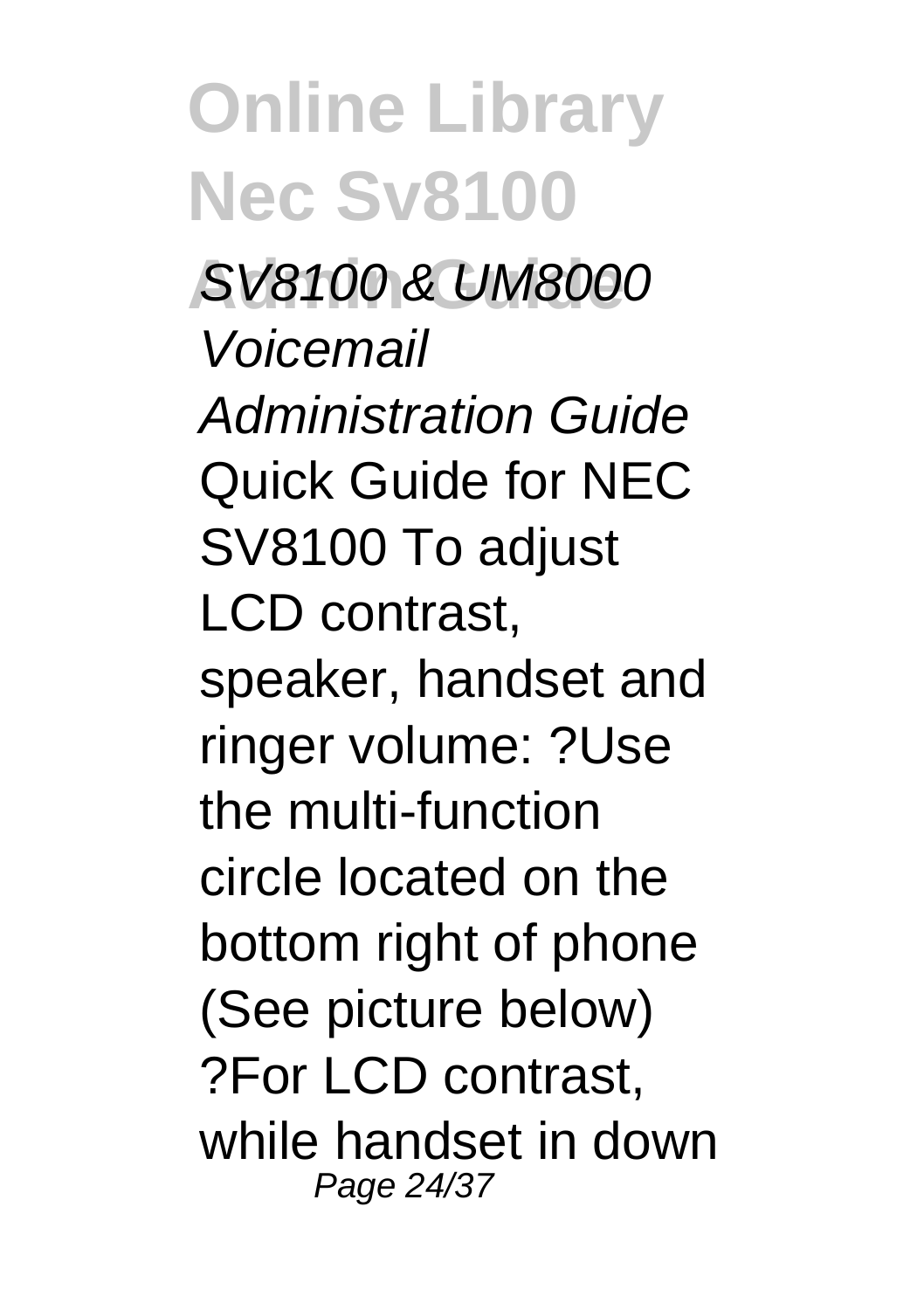**press up or down on** the multi-function circle ?For speaker volume, press speaker and then up or down on the multifunction circle

Quick Guide for NEC SV8100 - Steadfast Telecom **NEC SV9100** Telephone System User Guide (SV9100 Page 25/37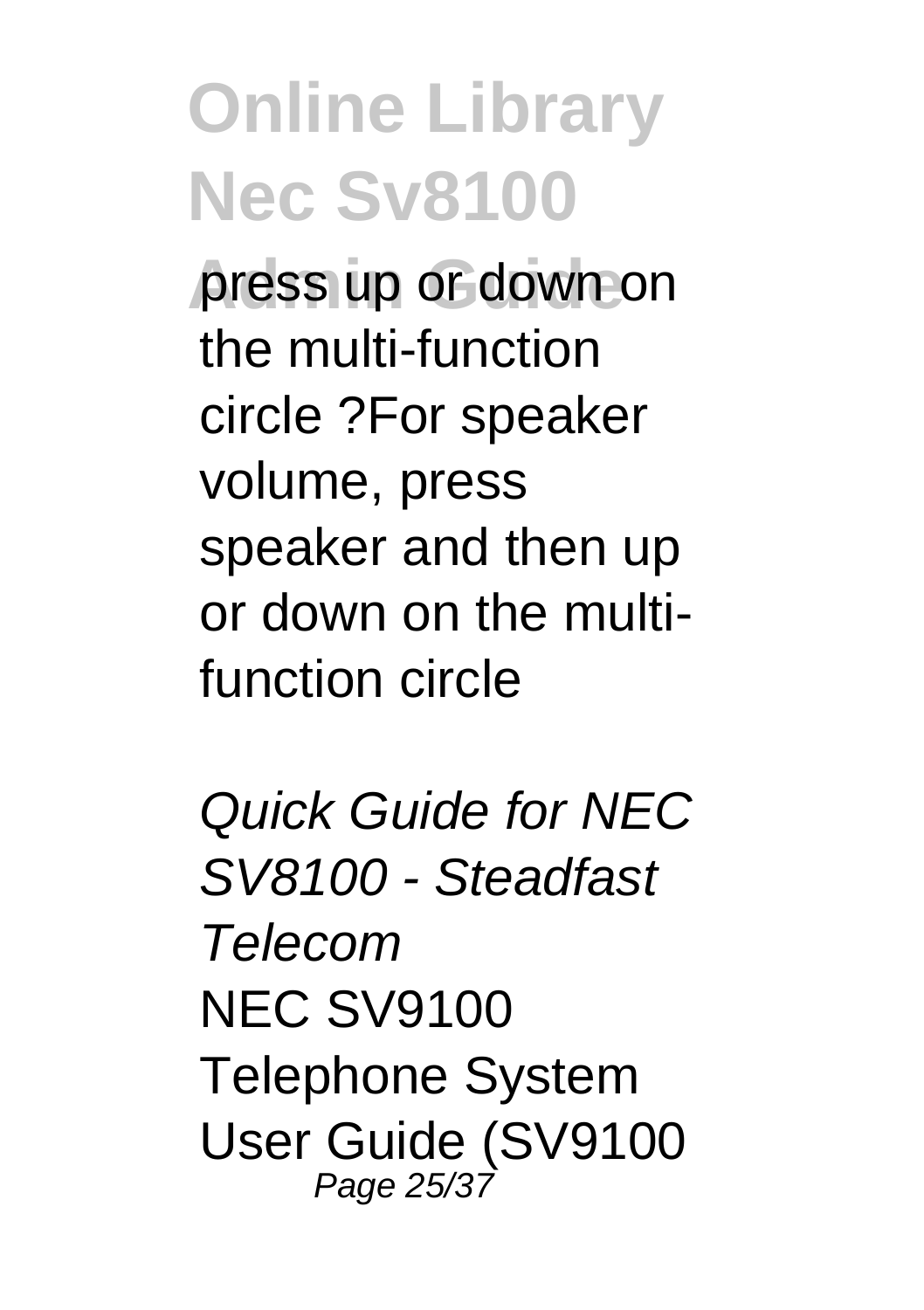**Admin Guide** 8-button phones with CAP/PARK keys) MAKING OUTGOING CALLS How to make an outgoing call: 1. Lift the handset 2. Dial 9 3. Dial number How to call a previously dialed number: 1. Press Redial button 2. Use the arrows that appear on the soft keys to scroll to the Page 26/37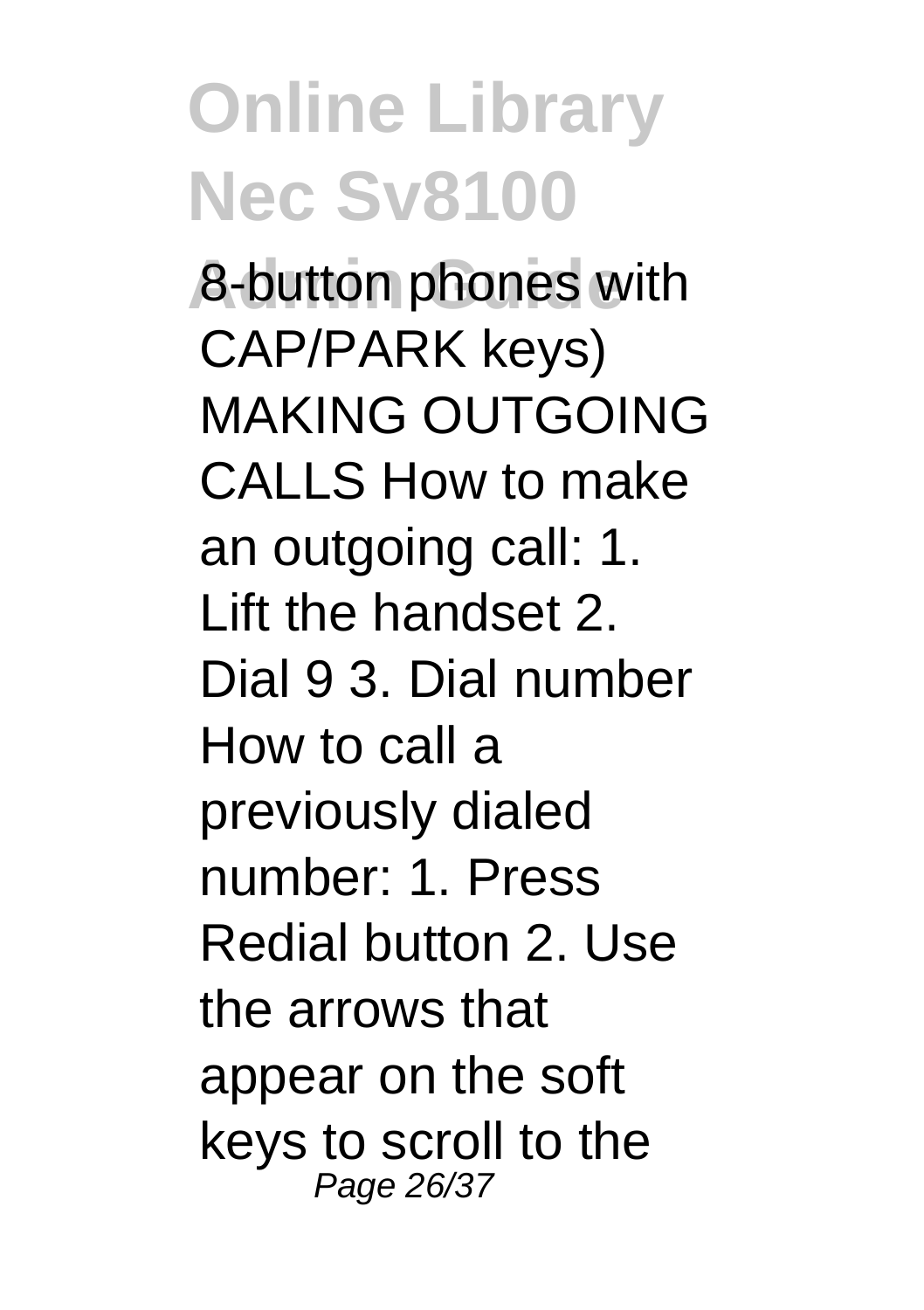**Online Library Nec Sv8100 Admin Guide** number you want to call

NEC SV9100 Telephone System User Guide NEC SV8100 System Admin Guide. NEC DTL8LD Custom User guide. NEC SV8100 InMail Custom User guide. ACD\_SalesSheet. Desktop Page 27/37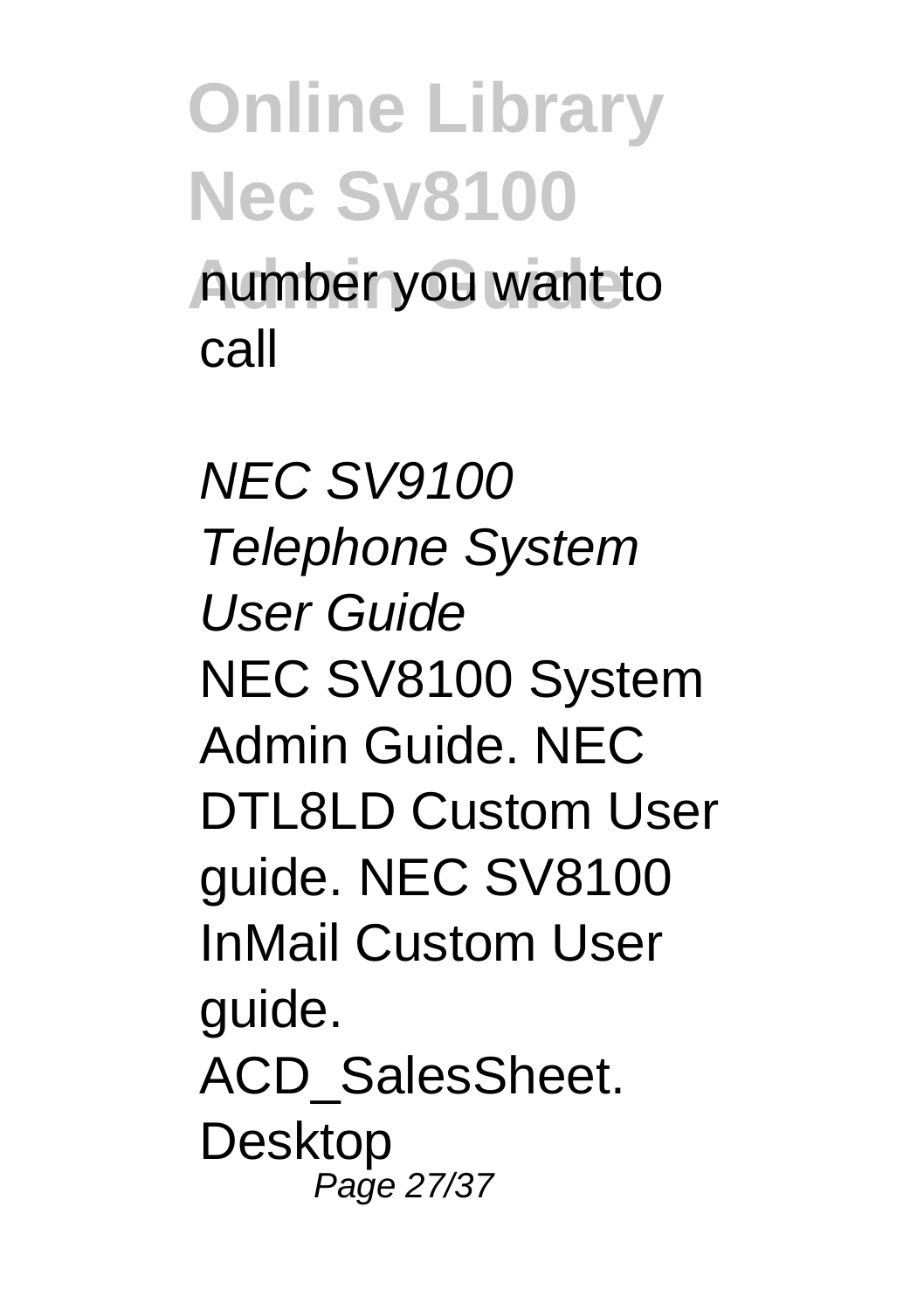**Auiter SV8100. DT Series Digital** Terminals. DT\_UserG uide\_SV8100. IPDECT\_Brochure. SV8100 ConferenceBridge. SV8100 Desktop IP Terminals. SV8100 Installation Manual. SV8100 UCB\_brochure.

Technical Guides & Page 28/37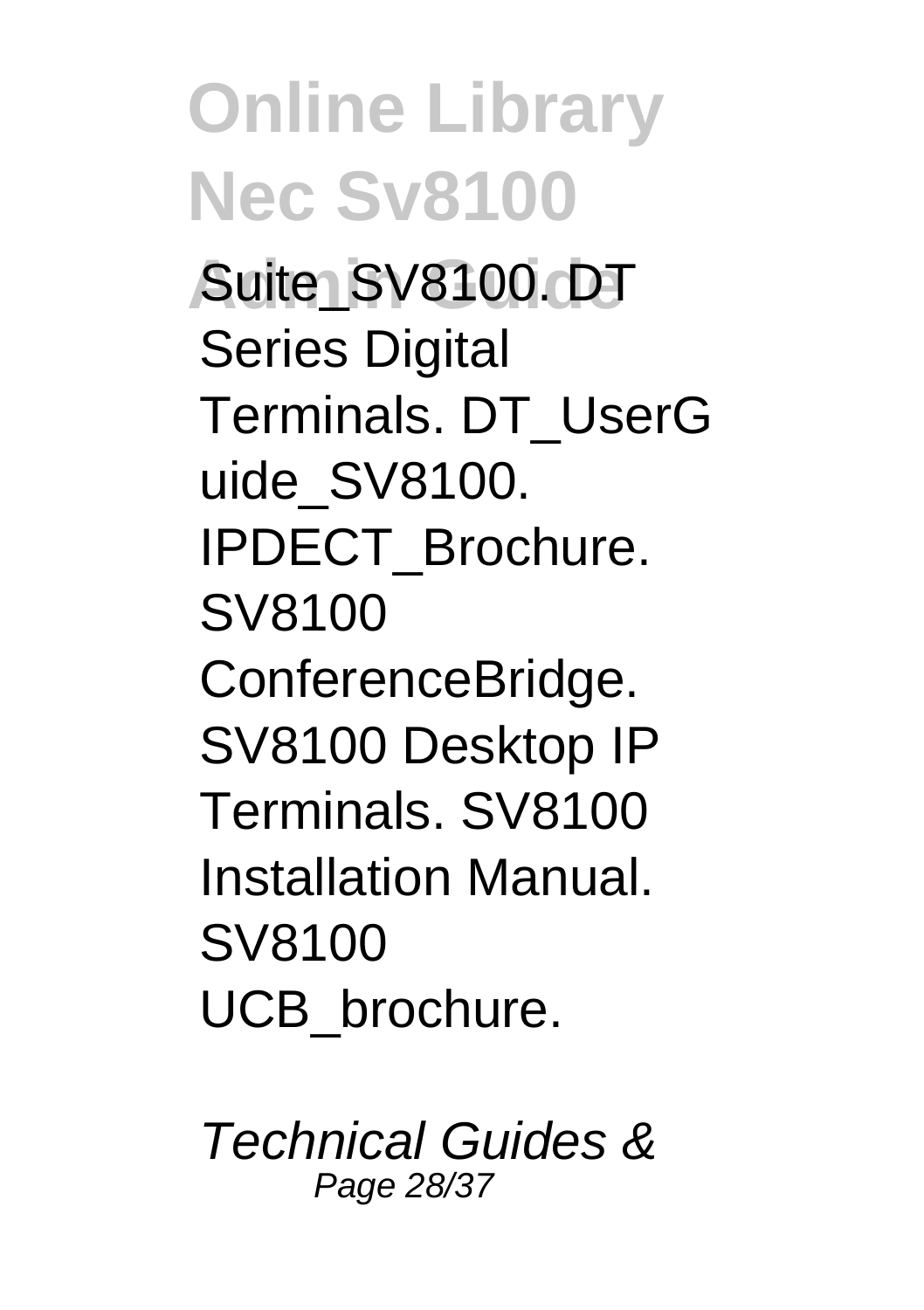# **Online Library Nec Sv8100 Manuals | Digitcom |** Avaya | NEC ...

Connect 5 (SV8100 and SV9100) Connect 4 (SL1100) 3. Enter Password: Note: If you do not have your Password, please contact Connect Okanagan Telephone. 4. Press Enter OR Click Important Note: When finished making your Page 29/37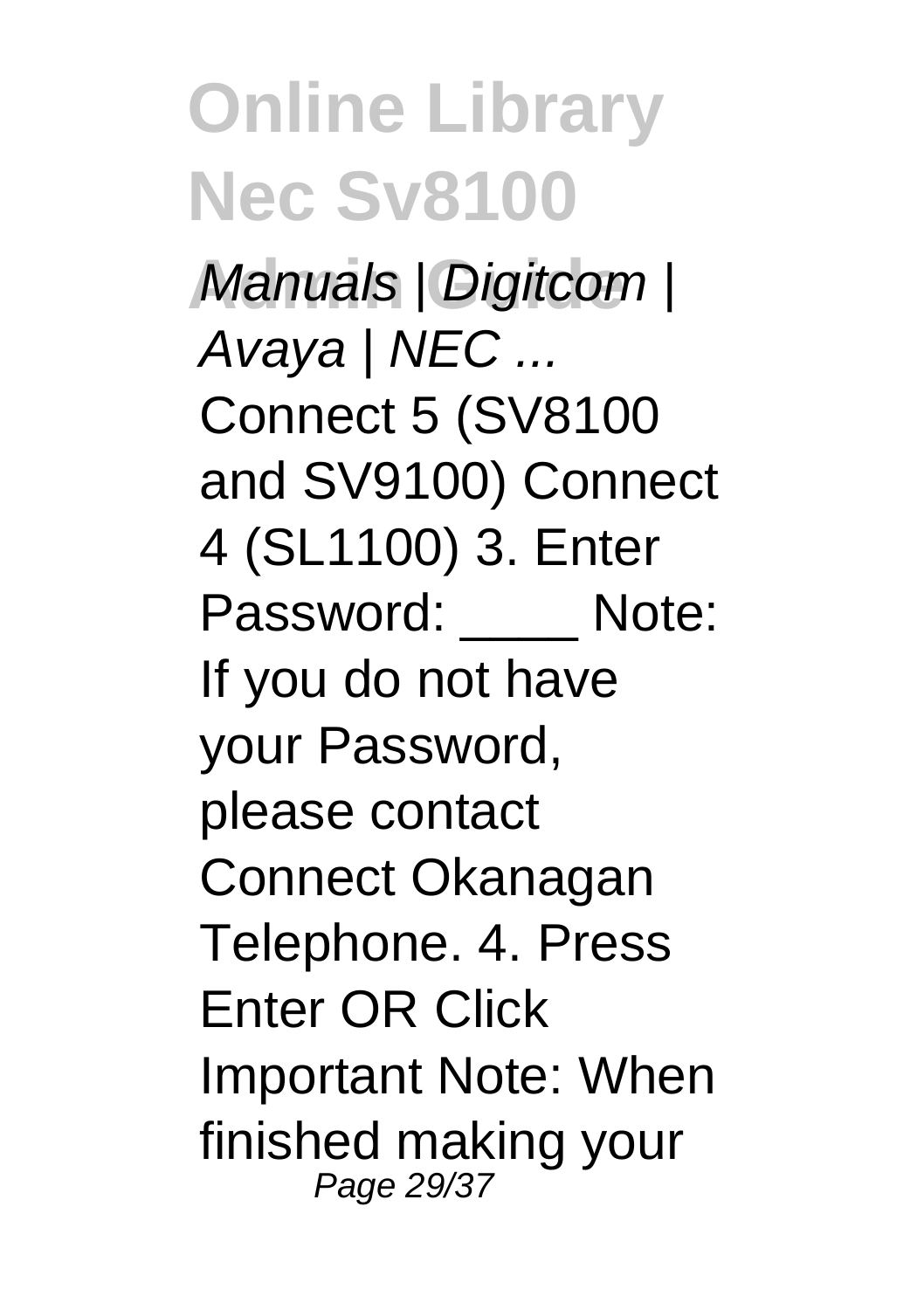**Online Library Nec Sv8100 programming ide** changes, make sure to log out of programming to avoid accidental changes To Log Out: From the Home page, click **Logout** 

NEC WebPro Admin Guide - CONNECT Okanagan Telephone PHONE SYSTEM username: tech Page 30/37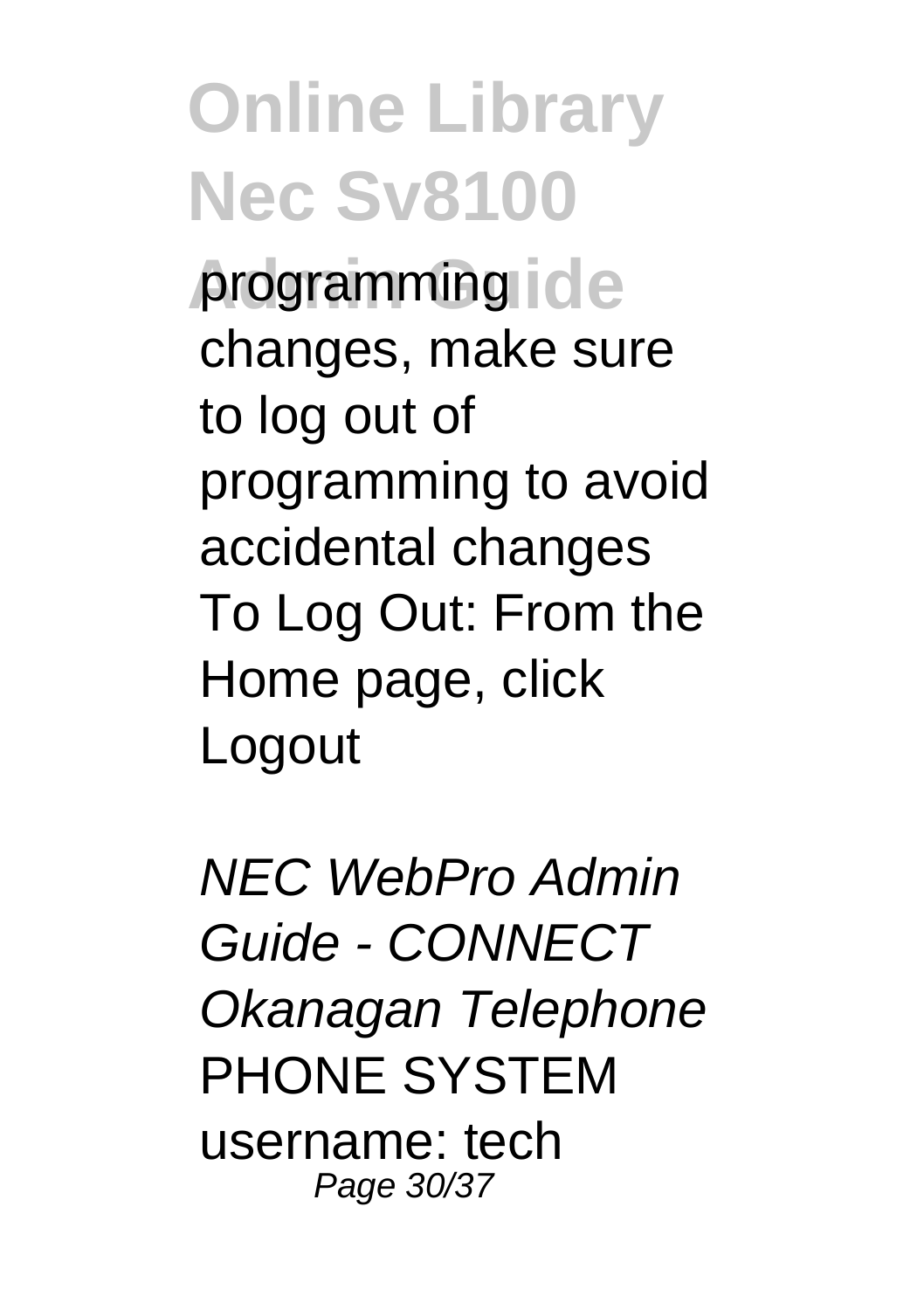**Admin Guide** password: 12345678. ADMIN1 : 0000 ADMIN2 : 9999. PHONES ADMIN 6633222

NEC SV8100 default passwords | Open Moon Project Administration Guide Service: 604 -856 9155 Email: service@natg.ca. Page 2 of 13 Service: Page 31/37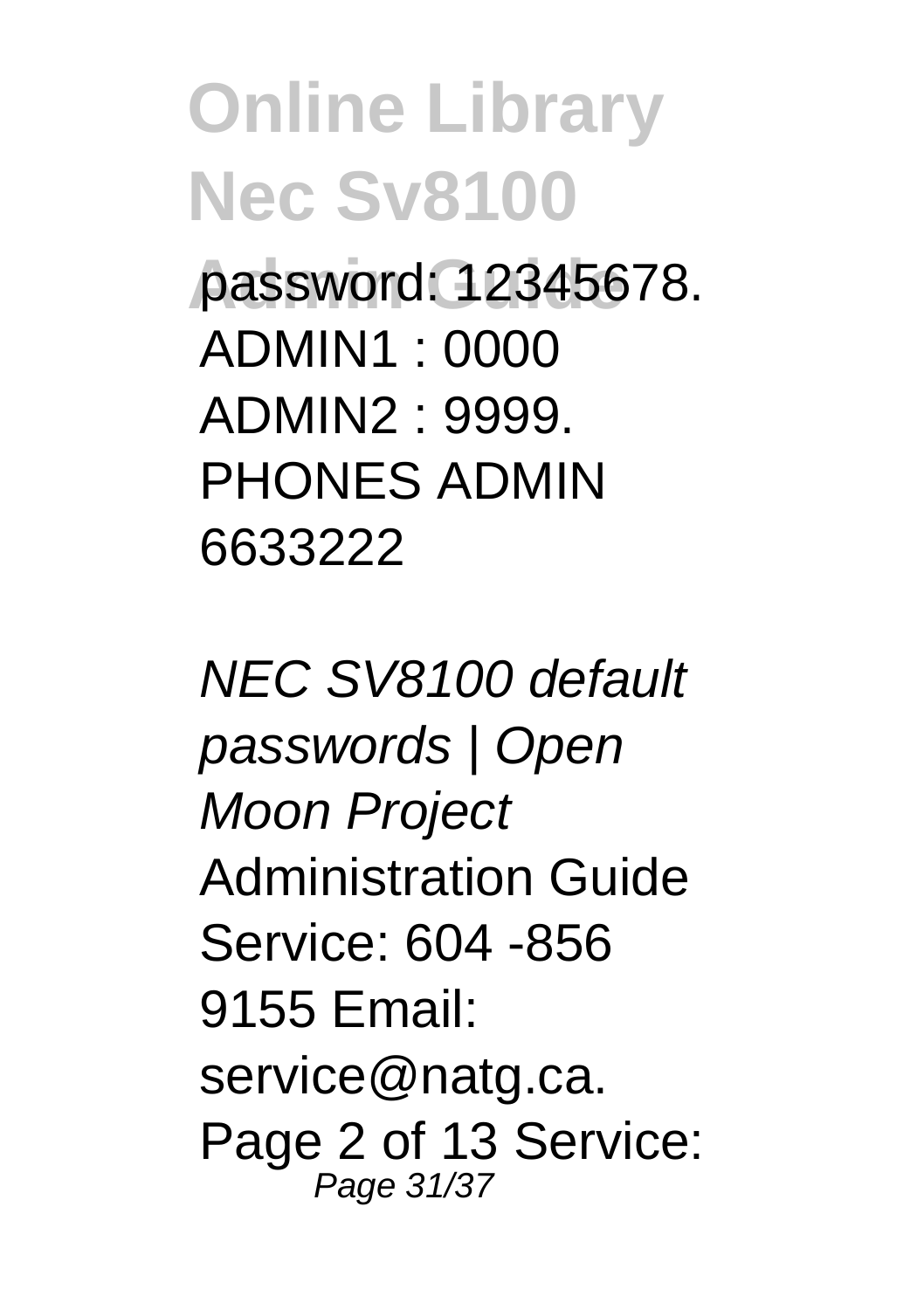**Admin Guide** 604 -856 9155 Email: service@natg.ca Table of Contents

SV9100 & InMail Voicemail Administration Guide The SIP Trunking Provisioning Admin guide details how to provision SIP Trunk Groups, SIP Trunk Users and SIP Trunk Mobility Users. This Page 32/37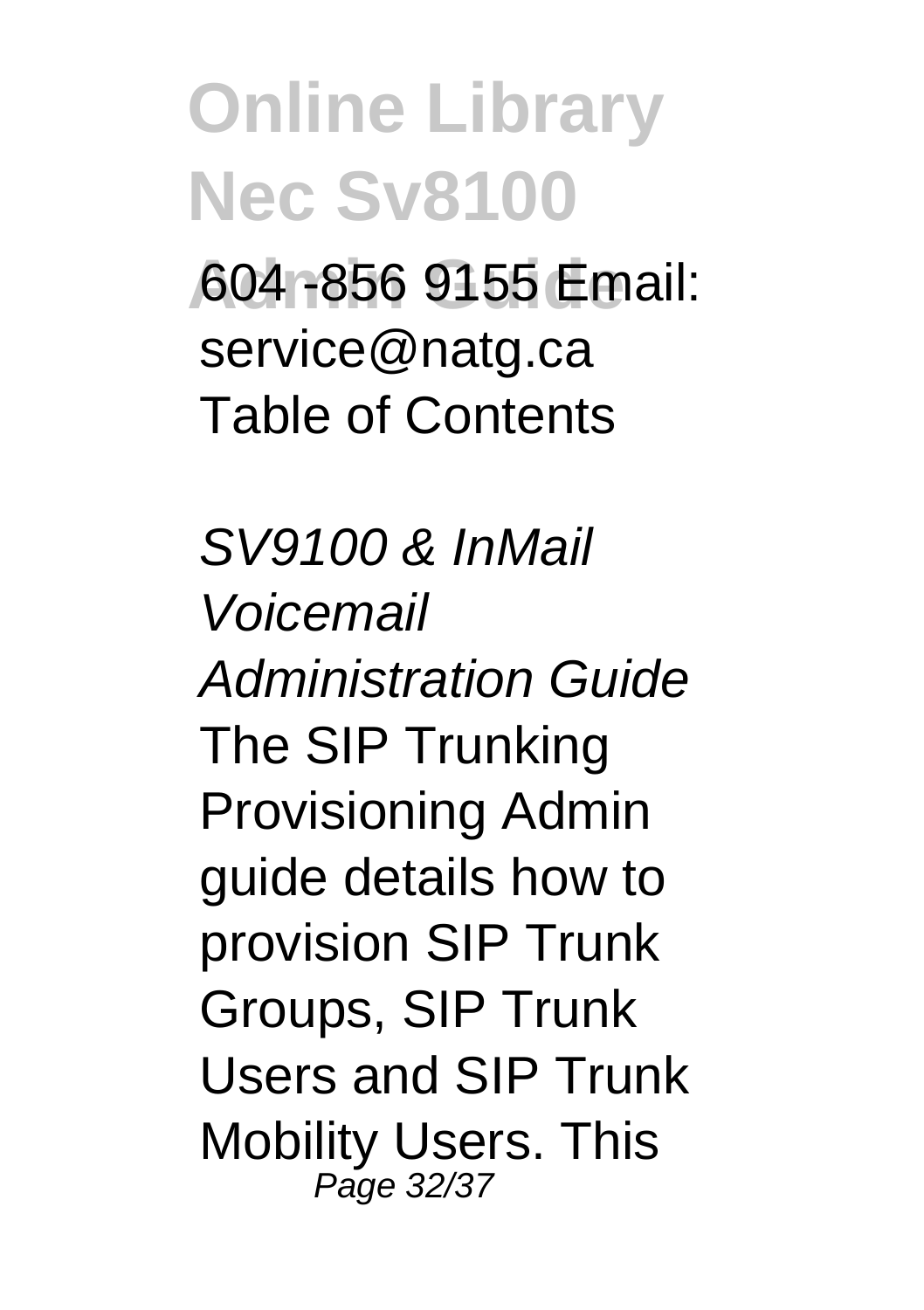**Admin Guide** guide assumes that you have read this guide and the required provisioning has been completed. When provisioning please select the appropriate Shared Device Type: NEC SL1100 or NEC SV8100

SIP TRUNKING - Rainbow Comms Page 33/37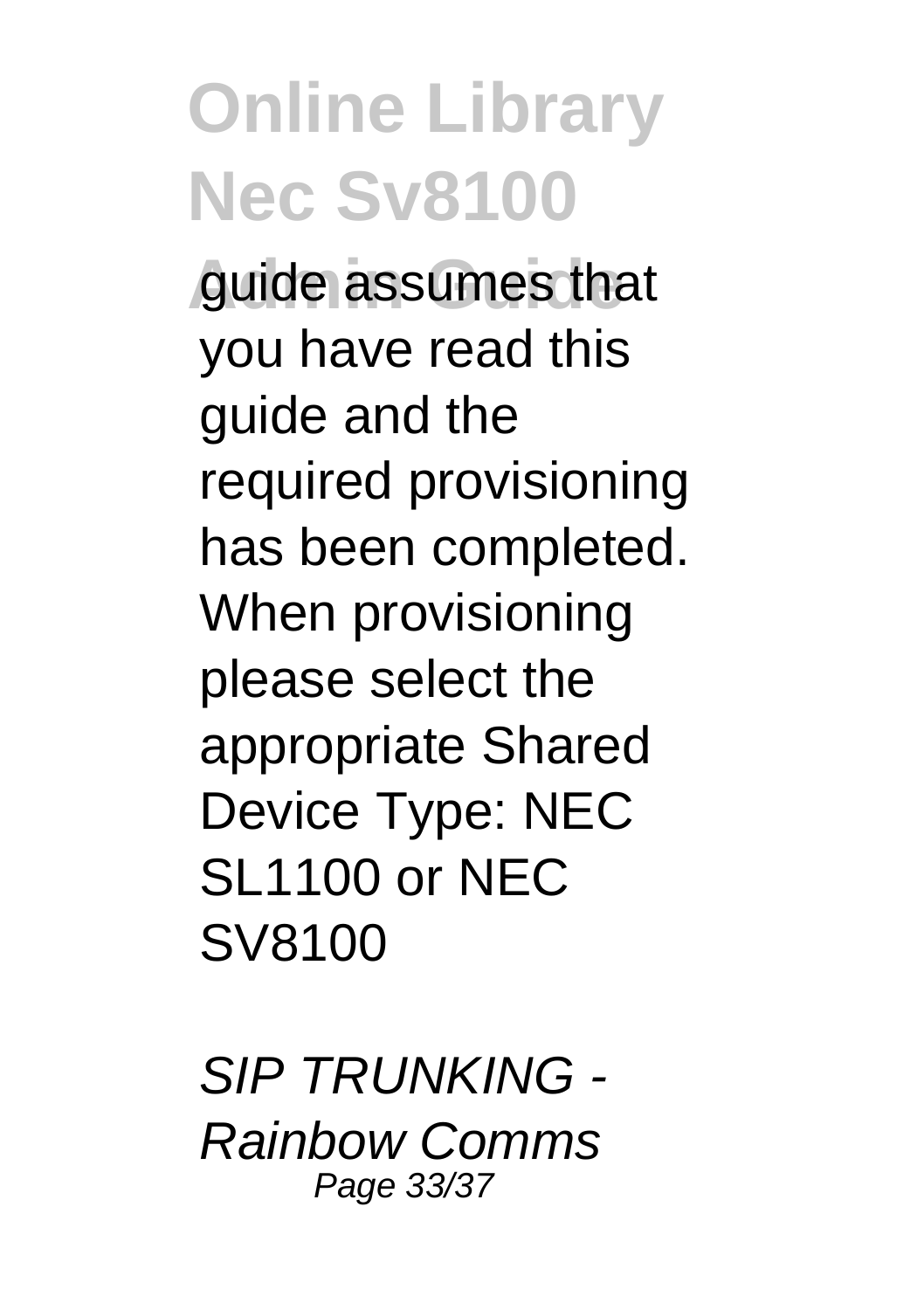**Admin Guide** nec sv8100 telephone system user quide (for sv8100 12 nec sv8100 telephone system user quide (for sv8100 12-button and 24-button phones with cap/park keys) keys and buttons on your phone incoming call/message waiting indicator light flashes red quickly when a call is ringing your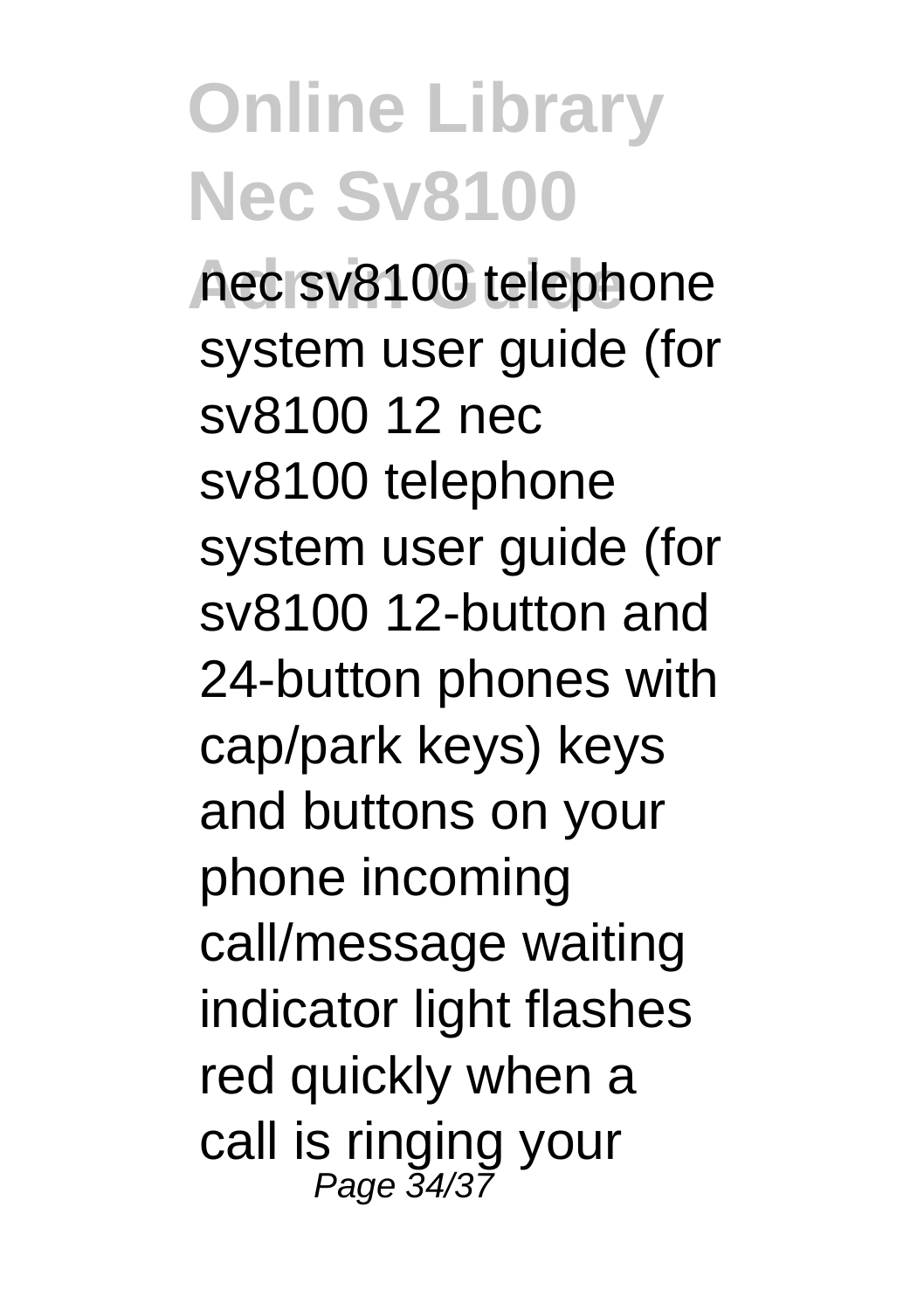**Online Library Nec Sv8100 phone: flashes green** slowly when there is a

new message in

Suddenly Virtual Angry Interpreting Data in Senior Biology Java Programming: A **Comprehensive** Introduction Hacking Exposed VoIP: Voice Over IP Security Page 35/37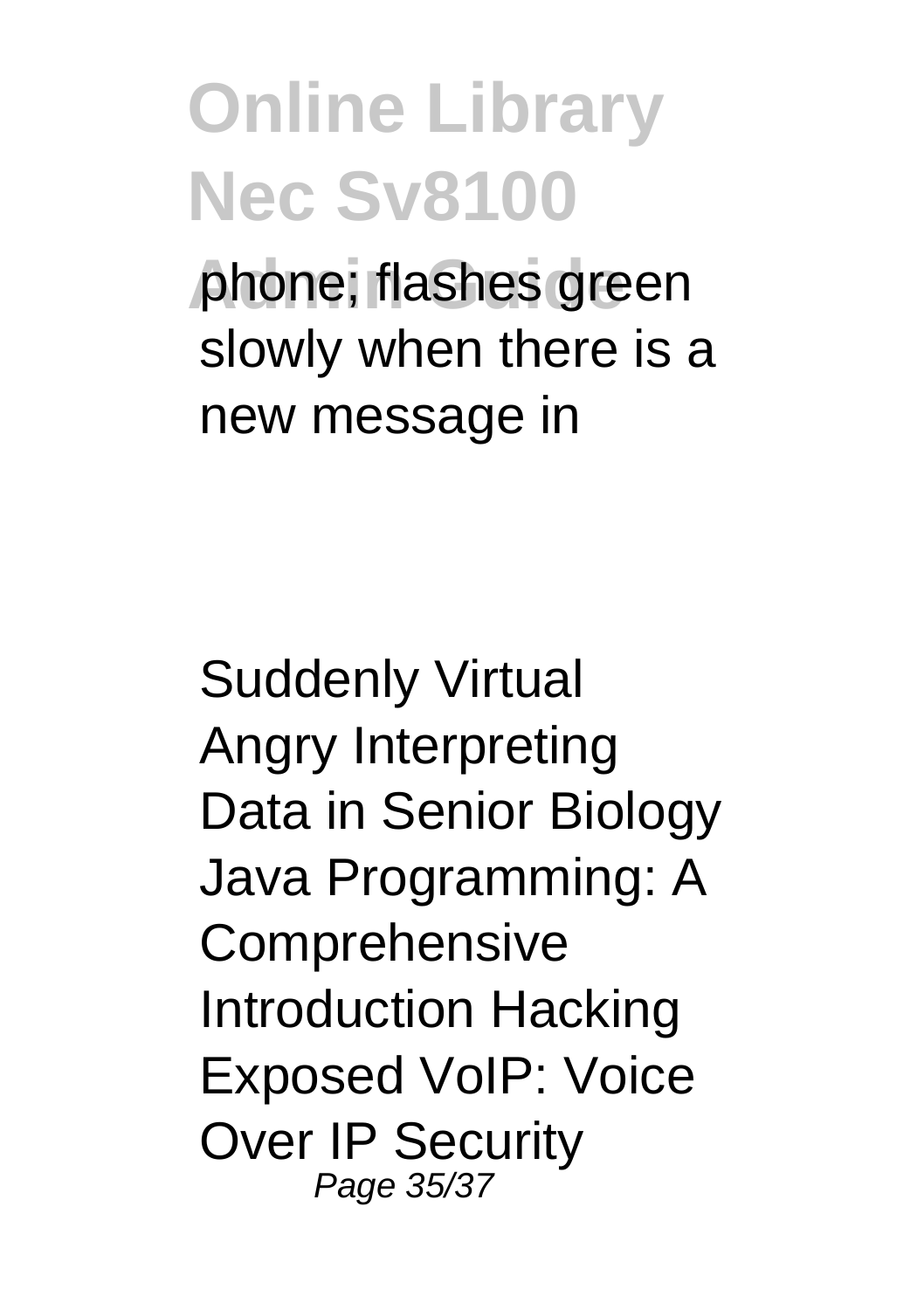**Administrations** Architecting EDI with SAP IDocs SIP Trunking Minecraft the Nether and the End Sticker Book Sweet Tea Revenge Kasher in the Rye Quick Calculus CeMAP 2 Revision Guide Radio Frequency and **Microwave** Electronics Illustrated Page 36/37